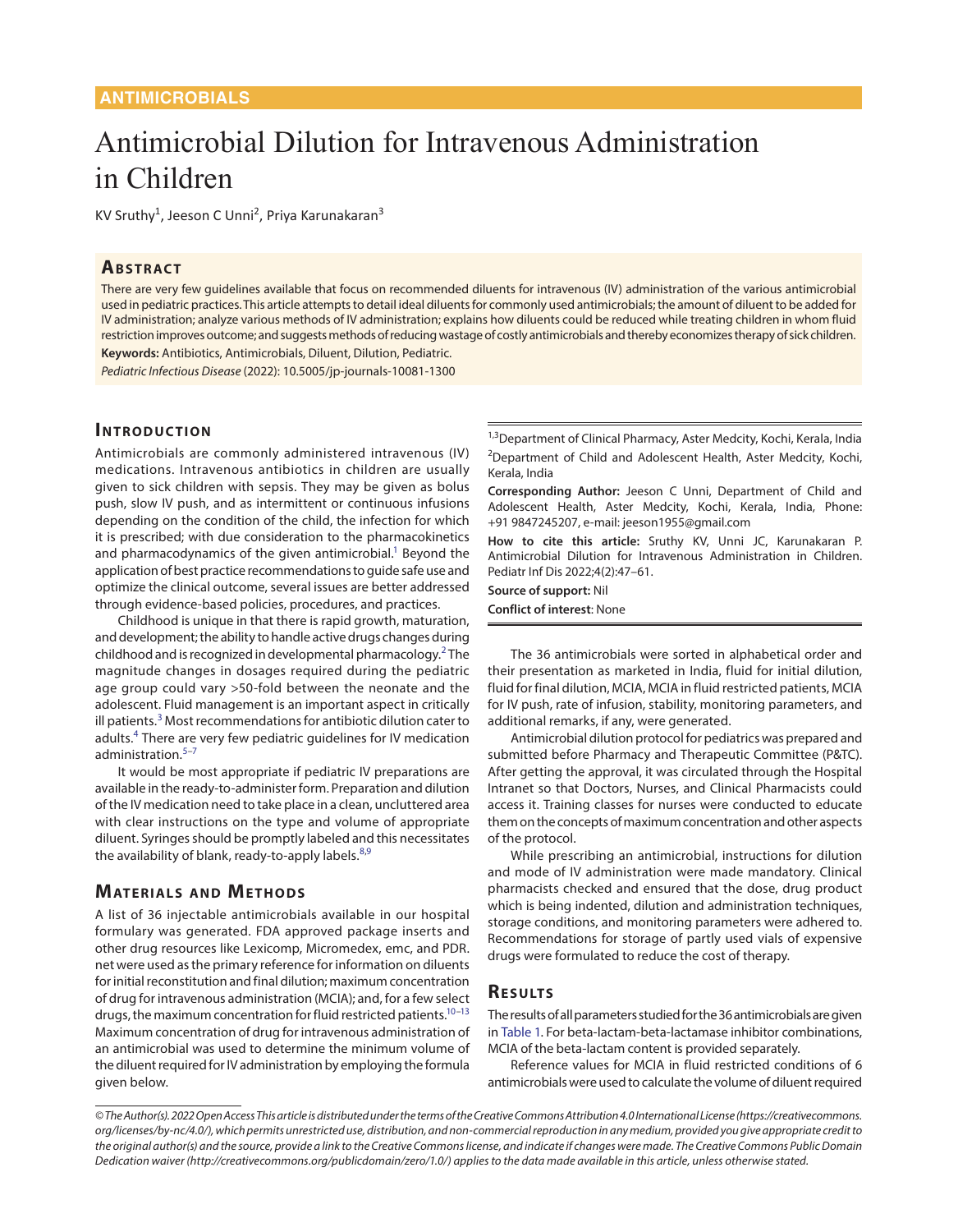| References                                                       | Lexicomp, emc,<br>PDR.net, Teddy<br>Bear, Microme-<br>dex, Package<br>insert<br>tion (contains paraben<br>therapy. Extravasation<br>Rapid infusion is asso-<br>may cause inflamma-<br>static water for injec-<br>Do not use bacterio-<br>tion and phlebitis at<br>ciated with nephro- | Teddy Bear, Lexi-<br>comp, PDR.net,<br>emc, Package<br>insert<br>hours is recommended<br>with renal dysfunction,<br>separation of doses (if<br>should be considered<br>monitoring of amino-<br>feasible), and routine<br>is desired in a patient<br>glycoside levels, CBC,<br>in infants If combina-<br>and clinical response<br>noglycoside therapy | Package insert<br>(Clavam)<br>Should be adminis-                             |
|------------------------------------------------------------------|---------------------------------------------------------------------------------------------------------------------------------------------------------------------------------------------------------------------------------------------------------------------------------------|------------------------------------------------------------------------------------------------------------------------------------------------------------------------------------------------------------------------------------------------------------------------------------------------------------------------------------------------------|------------------------------------------------------------------------------|
| Remarks                                                          | Maintain adequate<br>or benzyl alcohol)<br>hydration during<br>the injection site<br>toxicity                                                                                                                                                                                         | tion penicillin/ami-<br>Infusion over 1-2                                                                                                                                                                                                                                                                                                            | tered as IV infusion<br>only in children <3<br>months                        |
| Monitoring parameters                                            | nephrotoxicity when us-<br>neonates receiving acy-<br>ing high-dose therapy,<br>clovir 60 mg/kg/day IV<br>CBC, RFT, LFT, Monitor<br>for neurotoxicity and<br>least twice weekly in<br>neutrophil count at                                                                             | centrations, be alert to<br>RFT, peak and trough<br>serum amikacin con-<br>ototoxicity                                                                                                                                                                                                                                                               | CBC, LFT, RFT, INR                                                           |
| Stability                                                        | hours at room<br>Reconstituted<br>hours at room<br>temperature.<br>Final diluted<br>solution: 12<br>solution: 24<br>temp                                                                                                                                                              | hours at room<br>Final diluted<br>solution: 24<br>temp                                                                                                                                                                                                                                                                                               | Reconstituted<br>hours at room<br>solution: 4<br>temp                        |
| Rate of infu-<br>sion                                            | 60 minutes                                                                                                                                                                                                                                                                            | minutes<br>$30 - 60$                                                                                                                                                                                                                                                                                                                                 | minutes<br>$30 - 40$                                                         |
| <b>Bolus</b>                                                     | $\frac{1}{2}$                                                                                                                                                                                                                                                                         | IM can<br>given<br>be                                                                                                                                                                                                                                                                                                                                | utes No<br>Pusho-<br>ver $3-4$<br>min-<br>$\geq$<br>$\geq$                   |
| restricted<br>patients<br>Fluid-                                 | 10 mg/mL                                                                                                                                                                                                                                                                              | 10 mg/mL                                                                                                                                                                                                                                                                                                                                             | ≨                                                                            |
| concentration<br>for intermitter<br><b>IVinfusion</b><br>Maximum | 7 mg/mL                                                                                                                                                                                                                                                                               | 5 mg/mL                                                                                                                                                                                                                                                                                                                                              | 10 mg Amoxi-<br>cillin/mL                                                    |
| dilution<br>Final                                                | NS, D5W,<br><b>DNS</b>                                                                                                                                                                                                                                                                | NS, DSW                                                                                                                                                                                                                                                                                                                                              | SN                                                                           |
| reconsti-<br>tution<br>Initial                                   | SWFI                                                                                                                                                                                                                                                                                  | $\lessgtr$                                                                                                                                                                                                                                                                                                                                           | <b>SWFI</b>                                                                  |
| Presen-<br>tation                                                | 250 mg<br>PFI<br>500 mg<br>1,000<br>$\overline{E}$<br>mg                                                                                                                                                                                                                              | $100 \, mg$<br>in 2 mL<br>250 mg<br>500 mg<br>$\frac{1}{2}$ mL<br>$2$ mL<br>$\equiv$                                                                                                                                                                                                                                                                 | 1.2 g PFI<br>150 mg<br>300 mg<br>600 mg<br>E<br>$\overline{\mathbb{E}}$<br>E |
| Drug                                                             | Acyclovir                                                                                                                                                                                                                                                                             | Amikacin                                                                                                                                                                                                                                                                                                                                             | Amoxicil-<br>anic acid<br>lin clavu-                                         |
| S. no                                                            | $\overline{\phantom{0}}$                                                                                                                                                                                                                                                              | $\sim$                                                                                                                                                                                                                                                                                                                                               | 3                                                                            |

Antimicrobial Dilution for Intravenous Administration in Children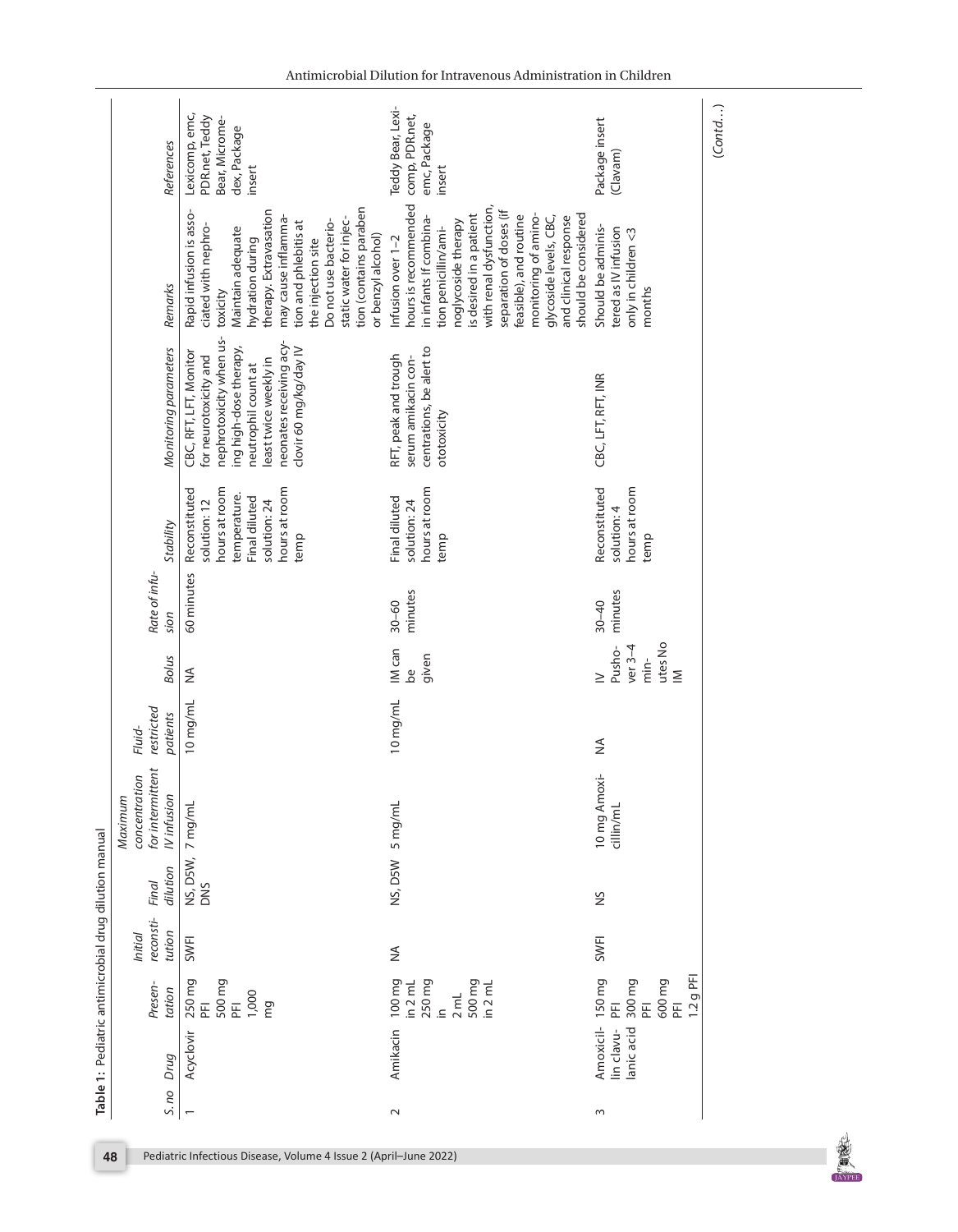| (Cond)                       |                                                                                                                                                                            |                                       |                   |                                                                   |                                  |                                                                                                                                                                                |                                                            |                                                                                                                                                                                                     |                                       |                                                                                                                                                                                                                        |                                                                              |
|------------------------------|----------------------------------------------------------------------------------------------------------------------------------------------------------------------------|---------------------------------------|-------------------|-------------------------------------------------------------------|----------------------------------|--------------------------------------------------------------------------------------------------------------------------------------------------------------------------------|------------------------------------------------------------|-----------------------------------------------------------------------------------------------------------------------------------------------------------------------------------------------------|---------------------------------------|------------------------------------------------------------------------------------------------------------------------------------------------------------------------------------------------------------------------|------------------------------------------------------------------------------|
| Drug<br>5. no                | Presen-<br>tation                                                                                                                                                          | reconsti-<br>tution<br><b>Initial</b> | dilution<br>Final | for intermittent<br>concentration<br><b>IVinfusion</b><br>Maximum | restricted<br>patients<br>Fluid- | <b>Bolus</b>                                                                                                                                                                   | Rate of infu-<br>sion                                      | Stability                                                                                                                                                                                           | Monitoring parameters                 | Remarks                                                                                                                                                                                                                | References                                                                   |
| Liposo-<br>mal<br>4          | 50 mg<br>PFI<br>Ampho-<br>tericin B                                                                                                                                        | <b>D5W</b>                            | <b>D5W</b>        | small children:<br>0.2-0.5 mg/mL<br>$1 - 2$ mg/mL<br>Infants and  | $\frac{4}{2}$                    | $\frac{1}{2}$                                                                                                                                                                  | 2 hours                                                    | hours at 2-8°C<br>Reconstituted<br>solution: 24                                                                                                                                                     | RFT, LFT, Serum elec-<br>trolytes     | Begin infusion within 6<br>Do not reconstitute or<br>hours of dilution with<br>D5W Infusion-related<br>reactions may occur<br>Flush line with D5W<br>before infusion<br>mix with saline                                | net, Micromedex<br>Lexicomp, Teddy<br>insert, emc, PDR.<br>Bear, package     |
| 5                            | 125 mg<br>PFI<br>250 mg<br>500 mg<br>$\begin{array}{c} 1 \ 9 \ \text{PE} \\ 2 \ 9 \ \text{PE} \end{array}$<br>$\overline{E}$<br>$\overline{\mathbb{E}}$<br>Ampicil-<br>lin | SWFI                                  | NS, DSW           | NS: 30 mg/mL<br>D5W:20<br>mg/mL                                   | $112$ mg/mL                      | mg: IVP<br>mg: IVP<br>IM also<br>recom-<br>mend-<br>Doses<br>Doses<br>$10 - 15$<br>$5002$<br>$>500$<br>over<br>min<br>utes;<br>$\frac{1}{2}$<br>utes;<br>over<br>$3 - 5$<br>θÓ | minutes<br>$15 - 30$                                       | solution: 1-hour<br>in D5W: 2 hours<br>8 hours at 25°C<br>luted solutions<br>at 4°C; Final di-<br>solution in NS:<br>Reconstituted<br>and 24 hours<br>at 25°C and 1<br>Final diluted<br>hour at 4°C | RFT, LFT, Hematology<br>function test | cause seizures; Adjust<br>the rate of infusion so<br>that the total dose is<br>administered before<br>signs of anaphylaxis<br>expires; Observe for<br>Rapid infusion may<br>admixture stability<br>with the first dose | Lexicomp, Teddy<br>insert, PDR.net<br>Bear, Package                          |
| Azithro-<br>mycin<br>$\circ$ | 500 mg<br>$\overline{\mathbb{E}}$                                                                                                                                          | <b>SWFI</b>                           |                   | NS, D5W 1 mg/mL                                                   | $2$ mg/mL                        | $\frac{1}{2}$                                                                                                                                                                  | over 1 hour<br>2 mg/mL:<br>mL: over<br>3 hours;<br>$1$ mg/ | hours <25°C Di-<br>luted solutions:<br>24 hours when<br>Reconstituted<br>and 7 days at<br>stored <30°C<br>solution: 24<br>$2-8^{\circ}C$                                                            | CBC, LFT                              | period of <60 minutes<br>Do not infuse over a                                                                                                                                                                          | Lexicomp, emc,<br>Package insert,<br>PDR.net, Teddy<br>Bear, Microme-<br>dex |

(*Contd…*)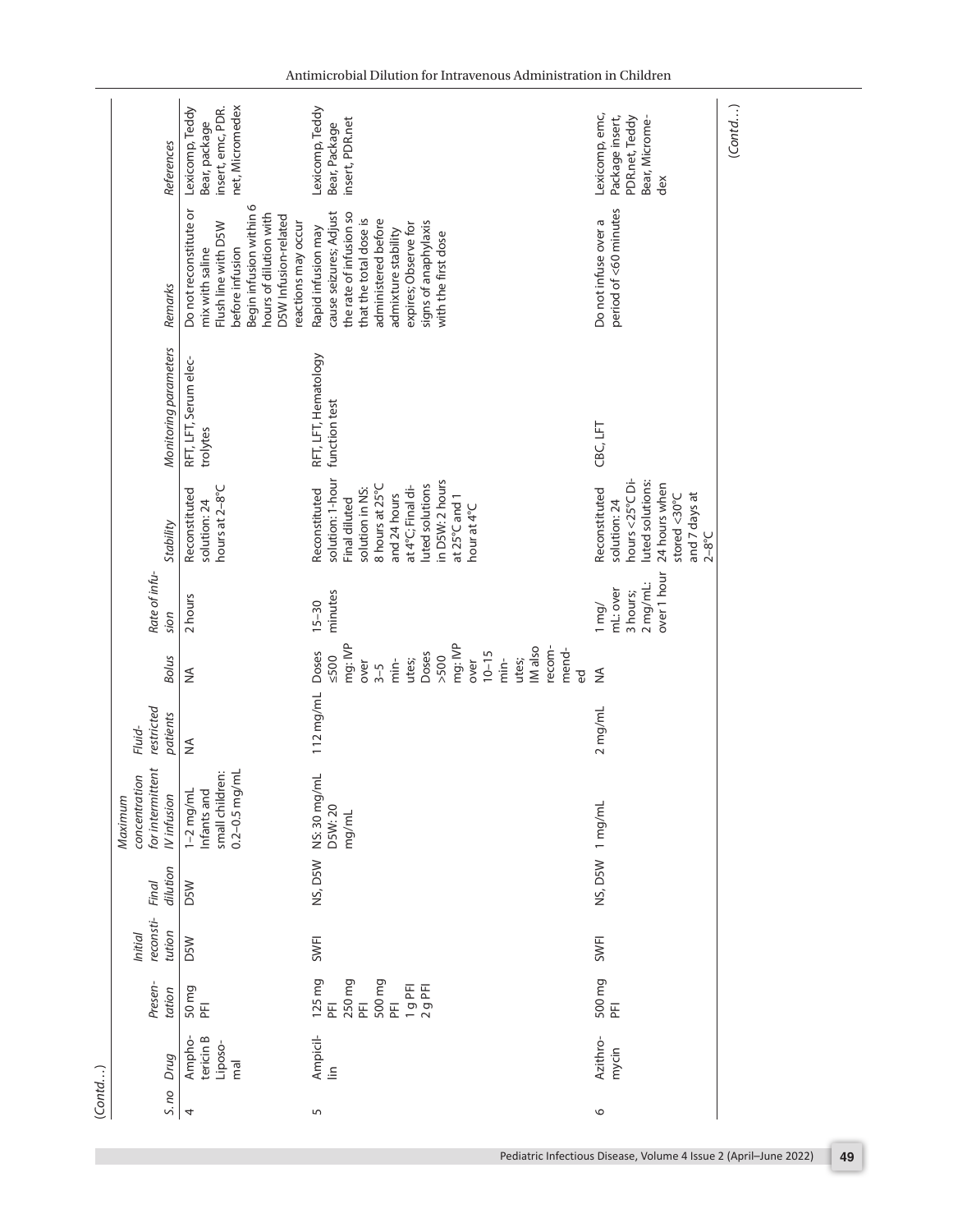|        | References                                                        | Lexicomp, Teddy<br>insert, emc, PDR.<br>Bear, Package<br>net                                                | recommended in<br>Micromedex, Up<br>Lexicomp, teddy<br>to 40 mg/mL is<br>Bear, PDR.net,<br>Lexicomp | Lexicomp, Teddy<br>Storage vary by<br>emc, Microme-<br>Bear, PDR.net,<br>manufacturer<br>dex drug ref           | drug ref, Package<br>net, Micromedex<br>Lexicomp, Teddy<br>Bear, emc, pdr.<br>insert, emc                  | (Cond) |
|--------|-------------------------------------------------------------------|-------------------------------------------------------------------------------------------------------------|-----------------------------------------------------------------------------------------------------|-----------------------------------------------------------------------------------------------------------------|------------------------------------------------------------------------------------------------------------|--------|
|        | Remarks                                                           | diluents containing<br>Do not use any<br>dextrose                                                           | anaphylaxis during the<br>Monitor for signs of<br>first dose                                        |                                                                                                                 | with calcium-contain-<br>Do not co-administer<br>ing solutions                                             |        |
|        | Monitoring parameters                                             | um, signs of anaphylaxis<br>LFT, CBC, Serum potassi-<br>or histamine-related<br>reactions                   | RFT, LFT, CBC, PT                                                                                   | RFT, LFT, PT (especially<br>with warfarin)                                                                      | on warfarin), LFT, RFT,<br>Observe for signs and<br>symptoms of anaphy-<br>CBC, PT (especially if<br>laxis |        |
|        | Stability                                                         | solution: 1 hour<br>Reconstituted<br>at $\leq$ 25°C Final<br>tion: 48 hours<br>diluted solu-<br>at $2-8$ °C | and 10 days at<br>Reconstituted<br>refrigeration<br>room temp<br>24 hours at                        | Reconstituted<br>hours at room<br>and 7 days at<br>temperature<br>refrigeration<br>solution: 24<br>(Inj Fortaz) | mg/mL): stable<br>for 48 hours at<br>Reconstituted<br>room temp of<br>solution (100<br>$25^{\circ}C$       |        |
|        | Rate of infu-<br>sion                                             | doses, e.g.,<br>150 mg: 2<br>(higher<br>1 hour<br>hours)                                                    | IV Push: 60 minutes                                                                                 | minutes<br>$15 - 30$                                                                                            | 30 minutes                                                                                                 |        |
|        | <b>Bolus</b>                                                      | ≸                                                                                                           | mg/mL<br>also be<br>given<br>as IM<br>min-<br>over<br>utes<br>may<br>100<br>$3 - 5$                 | $ver3-5$<br>also be<br>Pusho-<br>given<br>as IM<br>min-<br>utes<br>May<br>$\geq$                                | IV Push<br>also be<br>over 5<br>given<br>as IM<br>min-<br>utes<br>(100)<br>May<br>mg/<br>$\overline{m}$    |        |
|        | restricted<br>patients<br>Fluid-                                  | ≨                                                                                                           | mL (IV Push<br>with SWFI)<br>$138$ mg/                                                              | mL (IV Push<br>with SWFI,<br>Peripheral<br>$125$ mg/<br>line)                                                   | ≨                                                                                                          |        |
|        | for intermittent<br>concentration<br><b>IVinfusion</b><br>Maximum | $0.5$ mg/mL                                                                                                 | D5W, NS 20 mg/mL                                                                                    | D5W, NS 40 mg/mL                                                                                                | D5W, NS 40 mg/mL                                                                                           |        |
|        | dilution<br>Final                                                 |                                                                                                             |                                                                                                     |                                                                                                                 |                                                                                                            |        |
|        | reconsti-<br>tution<br><b>Initial</b>                             | NS, SWFINS                                                                                                  | <b>SWFI</b>                                                                                         | SWFI                                                                                                            | DNS, NS<br>SWFI,                                                                                           |        |
|        | Presen-<br>tation                                                 | 70 <sub>mg</sub><br>50 mg<br>PFI<br>E                                                                       | 500 mg<br>1g PFI<br>E                                                                               | 250 mg<br>mg PFI<br><b>PFI500</b><br>1g PFI                                                                     | 250 mg<br>500 mg<br>1g PFI<br>$\overline{E}$<br>E                                                          |        |
|        | Drug                                                              | Caspo-<br>fungin                                                                                            | Cefazolin                                                                                           | Ceftazi-<br>dime                                                                                                | Ceftriax-<br>one                                                                                           |        |
| (Cond) | 5. no                                                             | $\overline{C}$                                                                                              | ${}^{\circ}$                                                                                        | G                                                                                                               | $\overline{C}$                                                                                             |        |

**DESCRIPTION**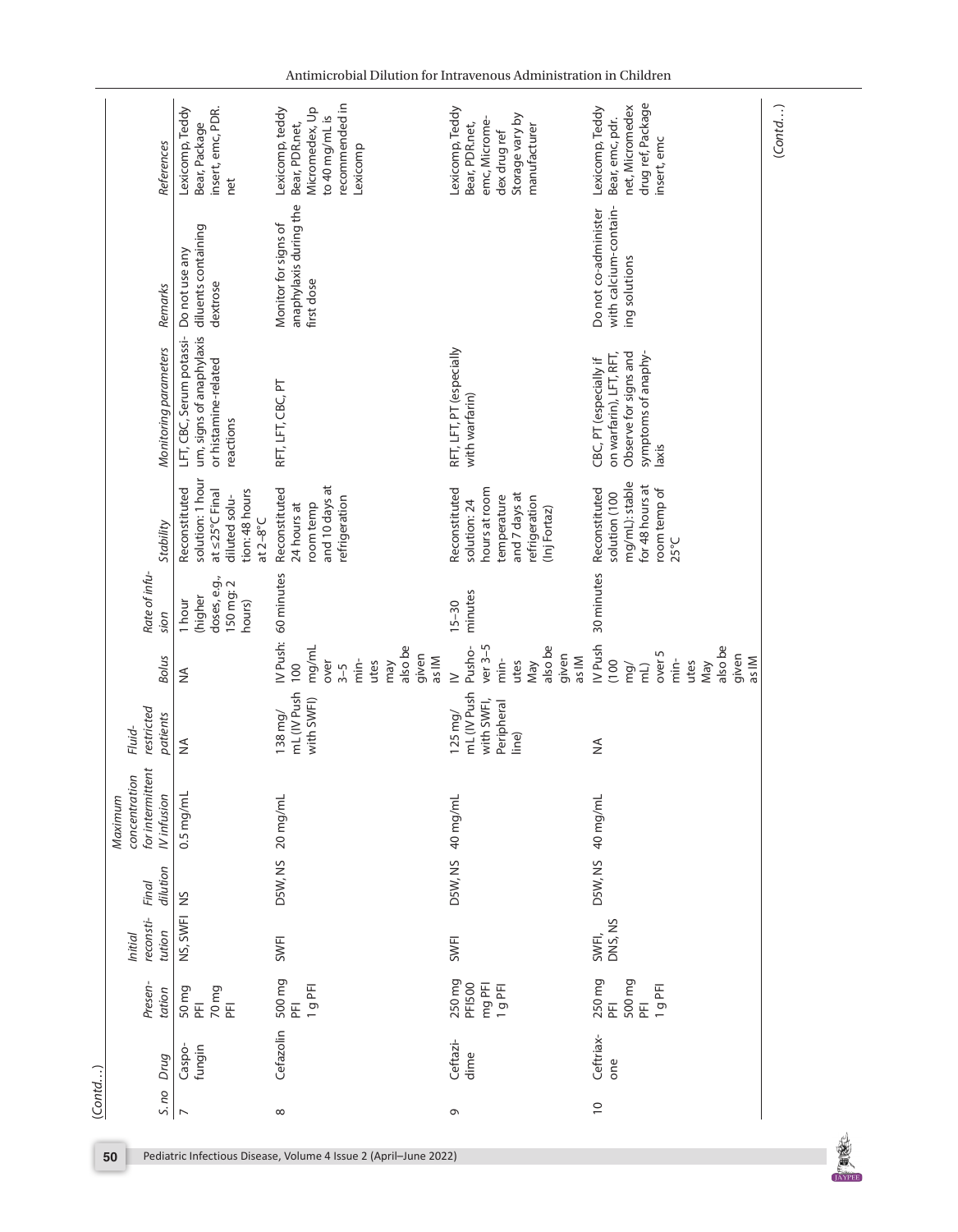|        | References                                                         | Lexicomp, Teddy<br>emc, Microme-<br>Package insert<br>Bear, PDR.net,<br>dex drug ref,                                                                                                     | age insert, Teddy<br>Lexicomp, Pack-<br>Bear, PDR.net,<br>Micromedex | emc, Package<br>insert                                                                                       | age insert, Teddy<br>Lexicomp, Pack-<br>emc, Microme-<br>Bear, PDR.net,<br>dex                              | (Cond) |
|--------|--------------------------------------------------------------------|-------------------------------------------------------------------------------------------------------------------------------------------------------------------------------------------|----------------------------------------------------------------------|--------------------------------------------------------------------------------------------------------------|-------------------------------------------------------------------------------------------------------------|--------|
|        | Remarks                                                            | anaphylaxis during the<br>and symptoms of<br>Observe for signs<br>first dose                                                                                                              |                                                                      | tives or inorganic salts<br>containing preserva-<br>Do not use diluents                                      | Hypotension and car-<br>diopulmonary arrest<br>have been reported<br>following rapid IV<br>administration   |        |
|        | Monitoring parameters                                              | LFT, RFT, Hematology<br>function test                                                                                                                                                     | RFT, LFT, Hematopoietic<br>function periodically                     | LFT, RFT, QT interval                                                                                        | CBC, RFT, LFT                                                                                               |        |
|        | Stability                                                          | nal diluted solu-<br>tion: 24 hours at<br>room temp and<br>efrigerated. Fi-<br>hours at room<br>Reconstituted<br>temp and 48<br>7 days when<br>solution: 24<br>hours when<br>refrigerated | Discard unused<br>portion                                            | hours if stored<br>Reconstituted<br>hours at 25°C<br>solutions: 24<br>Final diluted<br>solution: 6<br>at 5°C | Final diluted so-<br>lution: 16 days<br>when refriger-<br>at room temp<br>and 32 days<br>ated               |        |
|        | Rate of infu-<br>sion                                              | minutes<br>$15 - 60$                                                                                                                                                                      | 60 minutes                                                           | 60 minutes                                                                                                   | minutes<br>$10 - 60$                                                                                        |        |
|        | <b>Bolus</b>                                                       | IV Push<br>also be<br>given<br>as IM<br>min-<br>over<br>utes<br>May<br>mg/<br>$3 - 5$<br>(Im<br>(95)                                                                                      | $\frac{1}{2}$                                                        | $\frac{1}{2}$                                                                                                | IV Push<br>may be<br>used as<br>recom-<br>mend-<br>undi-<br>luted<br>$s$ olu-<br>not<br>tion<br>ρ<br>$\geq$ |        |
|        | restricted<br>patients<br>Fluid-                                   | mL (SWFI/<br>Peripheral<br>dilution)<br>$137 \, \text{mg}$                                                                                                                                | ₹                                                                    | $\stackrel{\triangle}{\geq}$                                                                                 | $\frac{4}{2}$                                                                                               |        |
|        | for intermittent<br>concentration<br><b>IV</b> infusion<br>Maximum | 30 mg/mL                                                                                                                                                                                  | 2 mg/mL                                                              | NS, D5W 2 mg/mL                                                                                              | NS, D5W 18 mg/mL                                                                                            |        |
|        | dilution<br>Final                                                  | NS, D5W                                                                                                                                                                                   | $\frac{1}{2}$                                                        |                                                                                                              |                                                                                                             |        |
|        | reconsti-<br>tution<br>Initial                                     | SWFI                                                                                                                                                                                      | $\frac{1}{2}$                                                        | <b>SWFI</b>                                                                                                  | $\frac{4}{2}$                                                                                               |        |
|        | Presen-<br>tation                                                  | 1.5 g PFI<br>750 mg<br>$\overline{E}$                                                                                                                                                     | 200 mg<br>in 100<br>$\overrightarrow{\epsilon}$                      | 500 mg<br>PFI                                                                                                | 1 mL300<br>150 mg<br>600 mg<br>$\ln 4$ mL<br>mg in<br>2 mL<br>$\triangleq$                                  |        |
|        | Drug                                                               | Cefuro-<br>xime                                                                                                                                                                           | floxacin<br>Cipro-                                                   | Clarithro-<br>mycin                                                                                          | Clinda-<br>mycin                                                                                            |        |
| (Cond) | S. no                                                              | $\overline{\phantom{0}}$                                                                                                                                                                  | $\overline{c}$                                                       | $\frac{1}{2}$                                                                                                | $\overline{4}$                                                                                              |        |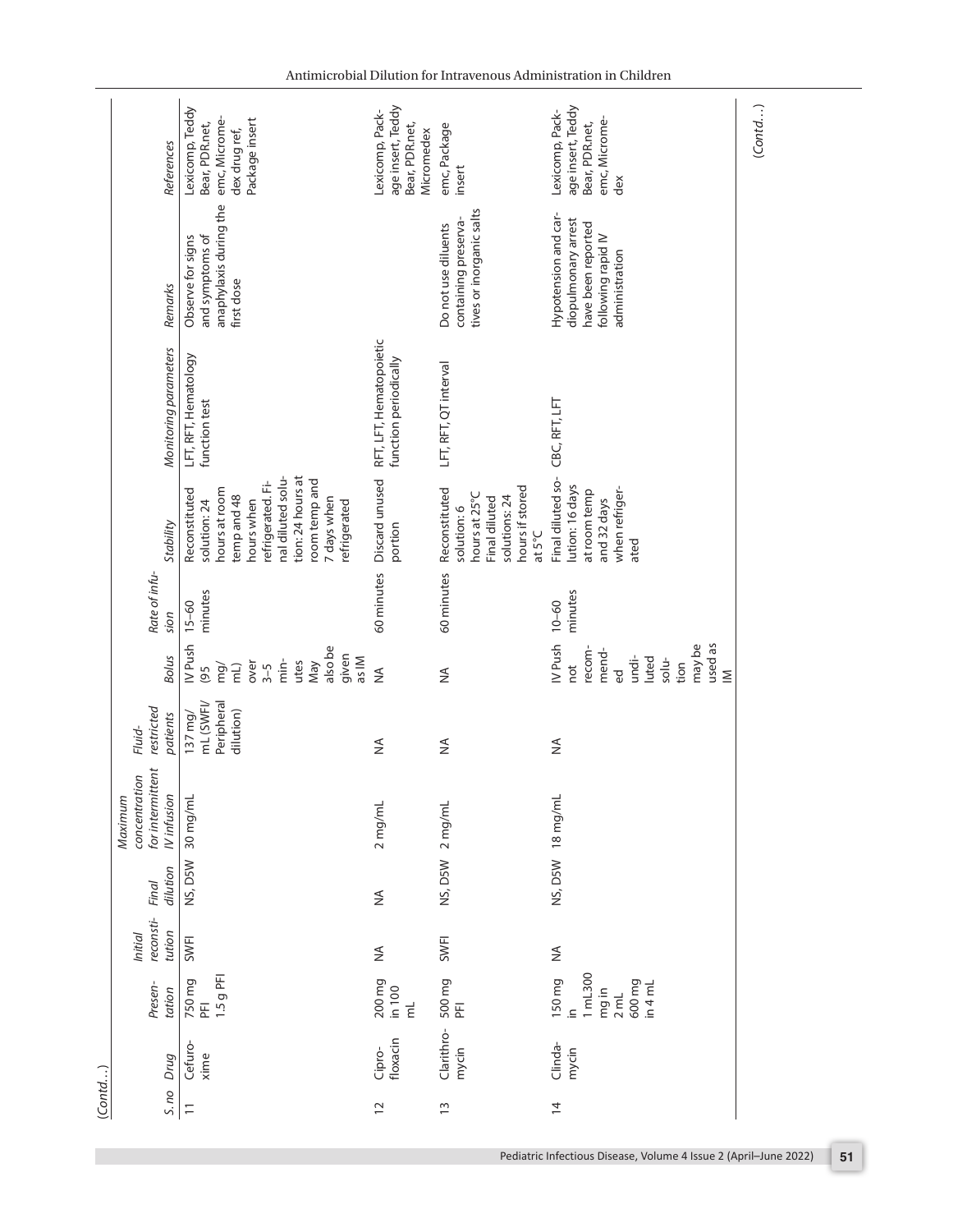| References                                                        | medex, Package<br>net, emc, Micro-<br>insert Duration:<br>Lexicomp, PDR.<br>90-180 in PDR.<br>net | age insert, Teddy<br>Lexicomp, pack-<br>Bear                                                                                                          | Lexicomp, Teddy<br>bear, PDR.net,<br>emc                                      | Lexicomp, Pack-<br>age insert, emc,<br>PDR.net, Teddy<br>Bear              | Lexicomp, Pack-<br>age inset, emc,<br>PDR.net, Teddy<br>Bear                                                                                                                                                           |
|-------------------------------------------------------------------|---------------------------------------------------------------------------------------------------|-------------------------------------------------------------------------------------------------------------------------------------------------------|-------------------------------------------------------------------------------|----------------------------------------------------------------------------|------------------------------------------------------------------------------------------------------------------------------------------------------------------------------------------------------------------------|
| Remarks                                                           | pleted within 24 hours<br>sions should be com-<br>Continuous IV infu-<br>of preparation           | tuted solution should<br>sunlight and artificial<br>frequently; Reconsti-<br>sion Phlebitis occurs<br>be protected from<br>Avoid rapid infu-<br>light | dextrose-containing<br>Do not infuse with<br>solutions                        | Do not unwrap unit<br>until ready for use                                  | ing and administering<br>and excessive plasma<br>ganciclovir; Too rapid<br>agents when prepar-<br>precautions utilized<br>with antineoplastic<br>infusion can cause<br>increased toxicity<br>Follow the same<br>levels |
| Monitoring parameters                                             | CBC, RFT, CBC                                                                                     | BUN, LFT, Hematology<br>function test                                                                                                                 | RFT, LFT, Hematology<br>function test                                         | LFT, RFT, CBC, ECG                                                         | CBC, LFT, RFT                                                                                                                                                                                                          |
| Stability                                                         | solution: 7 days<br>Reconstituted<br>at $2-8$ °C or at<br>$20 - 25^{\circ}$ C                     | Final diluted<br>hours when<br>solution: 72<br>refrigerated                                                                                           | hours at 2-8°C<br>Reconstituted<br>hours at room<br>temp or 24<br>solution: 6 | Discard unused<br>portion                                                  | Reconstituted<br>hours at room<br>temperature.<br>Final diluted<br>solution: 12<br>hours when<br>solution: 24<br>refrigerated                                                                                          |
| Rate of infu-<br>sion                                             | 30 minutes                                                                                        | $1-4$ hours                                                                                                                                           | 30 minutes                                                                    | $1-2$ hours                                                                | 60 minutes                                                                                                                                                                                                             |
| <b>Bolus</b>                                                      | $ver3-5$<br>utes IM<br>Pusho-<br>can be<br>given<br>min-<br>$\geq$                                | $\frac{1}{2}$                                                                                                                                         | can be<br>IVP IM<br>given<br>$\frac{1}{2}$                                    | $\frac{1}{2}$                                                              | ≨                                                                                                                                                                                                                      |
| restricted<br>patients<br>Fluid-                                  | $\frac{1}{2}$                                                                                     | $\frac{4}{2}$                                                                                                                                         | ≸                                                                             | ≸                                                                          | $\frac{4}{2}$                                                                                                                                                                                                          |
| for intermittent<br>concentration<br><b>IVinfusion</b><br>Maximum | IV Push: 75 mg/<br>mL (2,25,000 IU)<br>mL (2,25,000                                               |                                                                                                                                                       | 20 mg/mL                                                                      | 2 mg/mL                                                                    | NS, D5W 10 mg/mL                                                                                                                                                                                                       |
| dilution<br>Final                                                 | D5W, NS                                                                                           | D5W, NS 1 mg/mL                                                                                                                                       |                                                                               | $\frac{1}{2}$                                                              |                                                                                                                                                                                                                        |
| reconsti-<br>tution<br><b>Initial</b>                             | SWFI                                                                                              | <b>SWFI</b>                                                                                                                                           | NS, SWFINS                                                                    | ≸                                                                          | SWFI                                                                                                                                                                                                                   |
| Presen-<br>tation                                                 | 4.5 MIU<br>$2$ MIU<br>3 MIU<br>1 MIU<br>E<br>E<br>$\overline{E}$<br>E<br>E                        | 100 mg<br>푼                                                                                                                                           | 1g PFI                                                                        | 200 mg<br>400 mg<br>in 100<br>in 200<br>$\vec{E}$<br>$\overline{\epsilon}$ | 500 mg<br>E                                                                                                                                                                                                            |
| Drug                                                              | Colistin                                                                                          | Doxycy-<br>cline                                                                                                                                      | Ertap-<br>enem                                                                | Flucona-<br>zole                                                           | Ganciclo-<br>$\frac{1}{2}$                                                                                                                                                                                             |
| S. no                                                             | 15                                                                                                | $\frac{6}{2}$                                                                                                                                         | $\overline{17}$                                                               | $\frac{8}{10}$                                                             | $\overline{0}$                                                                                                                                                                                                         |

**DESCRIPTION**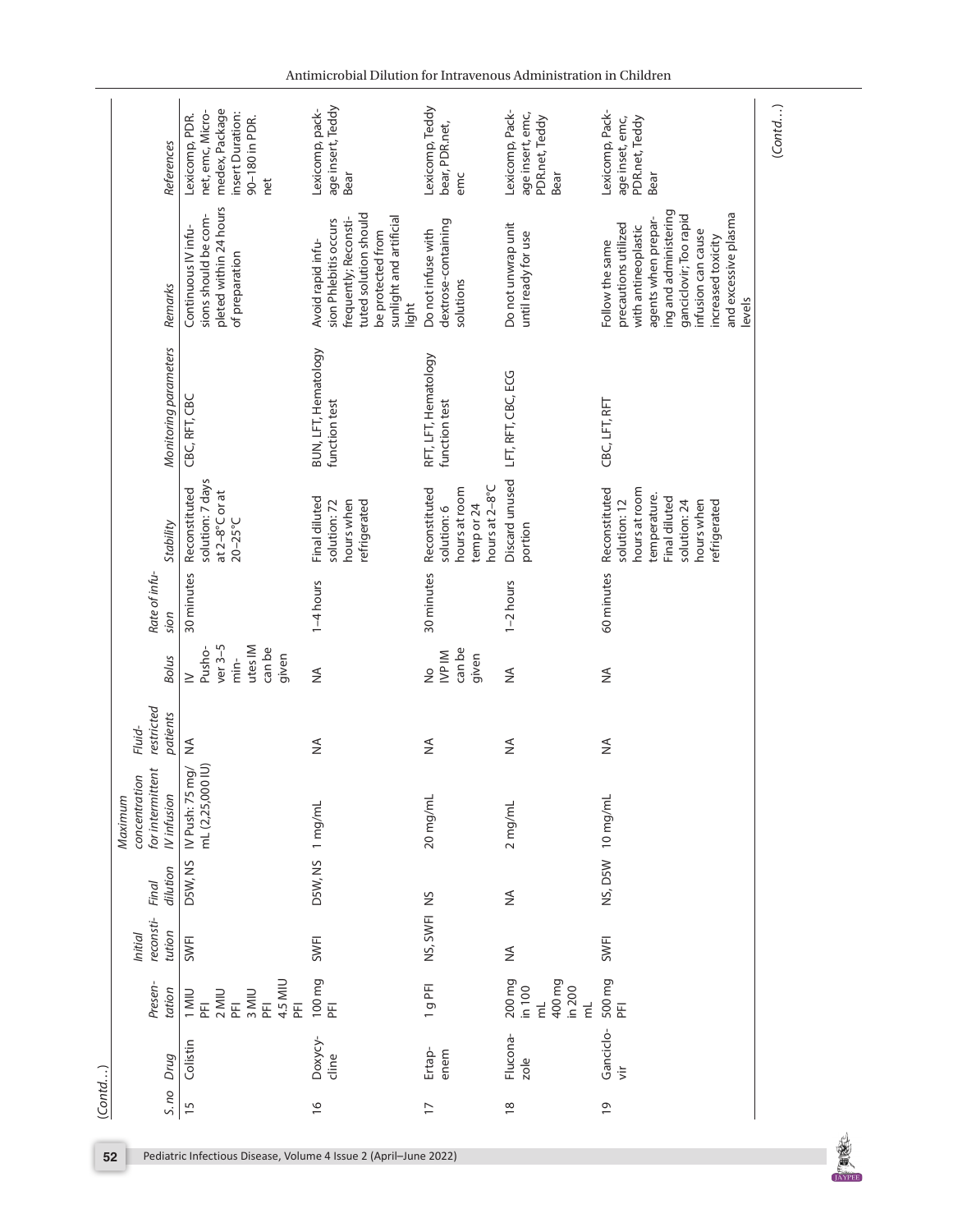|        |                                              | References            | Lexicomp, Teddy<br>Bear, PDR.net,<br>emc, Package<br>insert                                                                     | inj for IM and IV<br>insert Primaxin<br>mg/mL), Teddy<br>vials available<br>Bear, PDR.net,<br>emc, Package<br>Lexicomp (10<br>separately                                                                                                                                                               | Package insert,<br>emc, PDR.net,<br>Micromedex<br>Lexicomp,                                                                                                                                                          | age insert, Teddy<br>net, Micromedex<br>Lexicomp, Pack-<br>Bear, emc, PDR.                                              | (Contd) |
|--------|----------------------------------------------|-----------------------|---------------------------------------------------------------------------------------------------------------------------------|--------------------------------------------------------------------------------------------------------------------------------------------------------------------------------------------------------------------------------------------------------------------------------------------------------|----------------------------------------------------------------------------------------------------------------------------------------------------------------------------------------------------------------------|-------------------------------------------------------------------------------------------------------------------------|---------|
|        |                                              | Remarks               | neonates and infants,<br>sion time with higher<br>consider longer infu-<br>with preservatives in<br>Avoid formulations<br>doses | ing to neonates due to<br>tion when administer-<br>alcohol for reconstitu-<br>the rate of IV infusion;<br>occurs during admin-<br>Do not use diluents<br>Monitor for signs of<br>anaphylaxis during<br>first dose If nausea<br>istration, decrease<br>containing benzyl<br>and/or vomiting<br>toxicity | Avoid administration<br>Avoid rapid or bolus<br>risk of hypotension;<br>solution containing<br>multivalent cations<br>venous line with a<br>IV infusion due to<br>(e.g., magnesium,<br>through an intra-<br>calcium) | Keep infusion bags in<br>overwrap until ready<br>for use                                                                |         |
|        |                                              | Monitoring parameters | tamicin concentrations,<br>Signs of nephrotoxicity<br>CBC, RFT, peak and<br>trough serum gen-<br>or ototoxicity                 | LFT, RFT, Hematology<br>function test                                                                                                                                                                                                                                                                  | RFT, LFT, the possibility<br>be assessed, hydration<br>of crystalluria should<br>status                                                                                                                              | CBC                                                                                                                     |         |
|        |                                              | Stability             | hours at room<br>and refrigera-<br>temperature<br>Final diluted<br>solution: 48<br>tion                                         | refrigerated at<br>hours at room<br>Reconstituted<br>temp and 24<br>hours when<br>solution: 4<br>Ρ°C                                                                                                                                                                                                   | Discard unused<br>portion                                                                                                                                                                                            | Discard unused<br>portion                                                                                               |         |
|        | Rate of infu-                                | sion                  | minutes<br>$30 - 120$                                                                                                           | 20-30 min-<br>utes; >500<br>mg: 40-60<br>$\leq 500$ mg:<br>minutes                                                                                                                                                                                                                                     | minutes<br>$06 - 00$                                                                                                                                                                                                 | minutes<br>$30 - 120$                                                                                                   |         |
|        |                                              | <b>Bolus</b>          | IV push<br>also be<br>IM can<br>over <sub>5</sub><br>given<br>utes;<br>min-                                                     | Do not<br>admin-<br>also be<br>IM can<br>ister IV<br>Push<br>given                                                                                                                                                                                                                                     | $\frac{4}{2}$                                                                                                                                                                                                        | ≨                                                                                                                       |         |
|        | restricted<br>Fluid-                         | patients              | $\frac{4}{2}$                                                                                                                   | 10 mg/mL                                                                                                                                                                                                                                                                                               | ≸                                                                                                                                                                                                                    | ≨                                                                                                                       |         |
|        | for intermittent<br>concentration<br>Maximum | <b>IVinfusion</b>     | $10$ mg/mL                                                                                                                      | 5 mg/mL                                                                                                                                                                                                                                                                                                | 5 mg/mL                                                                                                                                                                                                              | 2 mg/mL                                                                                                                 |         |
|        | Final                                        | dilution              | NS, D5W                                                                                                                         | NS, DSW                                                                                                                                                                                                                                                                                                | ≨                                                                                                                                                                                                                    | ≨                                                                                                                       |         |
|        | reconsti-<br><b>Initial</b>                  | tution                |                                                                                                                                 | NS, D5W<br>$10 \text{ mL}$                                                                                                                                                                                                                                                                             | $\frac{1}{2}$                                                                                                                                                                                                        | ≨                                                                                                                       |         |
|        | Presen-                                      | tation                | 60 mg in NA<br>ni bu 08<br>$1.5$ mL<br>$2$ mL                                                                                   | 250 mg<br>PFI<br>500 mg<br>$\overline{\underline{\mathbb{E}}}$                                                                                                                                                                                                                                         | in 50 ml<br>250 mg<br>500 mg<br>750 mg<br>in 100<br>in 150<br>$\overline{\epsilon}$<br>$\overline{\epsilon}$                                                                                                         | 200 mg<br>400 mg<br>600 mg<br>in 100<br>in 200<br>in 300<br>$\vec{E}$<br>$\overline{\epsilon}$<br>$\overline{\epsilon}$ |         |
|        |                                              | Drug                  | tamicin<br>Gen-                                                                                                                 | Cilastatin<br>Imipe-<br>nem/                                                                                                                                                                                                                                                                           | floxacin<br>Levo-                                                                                                                                                                                                    | Linezolid                                                                                                               |         |
| (Cond) |                                              | 5. no                 | 20                                                                                                                              | $\overline{21}$                                                                                                                                                                                                                                                                                        | 22                                                                                                                                                                                                                   | 23                                                                                                                      |         |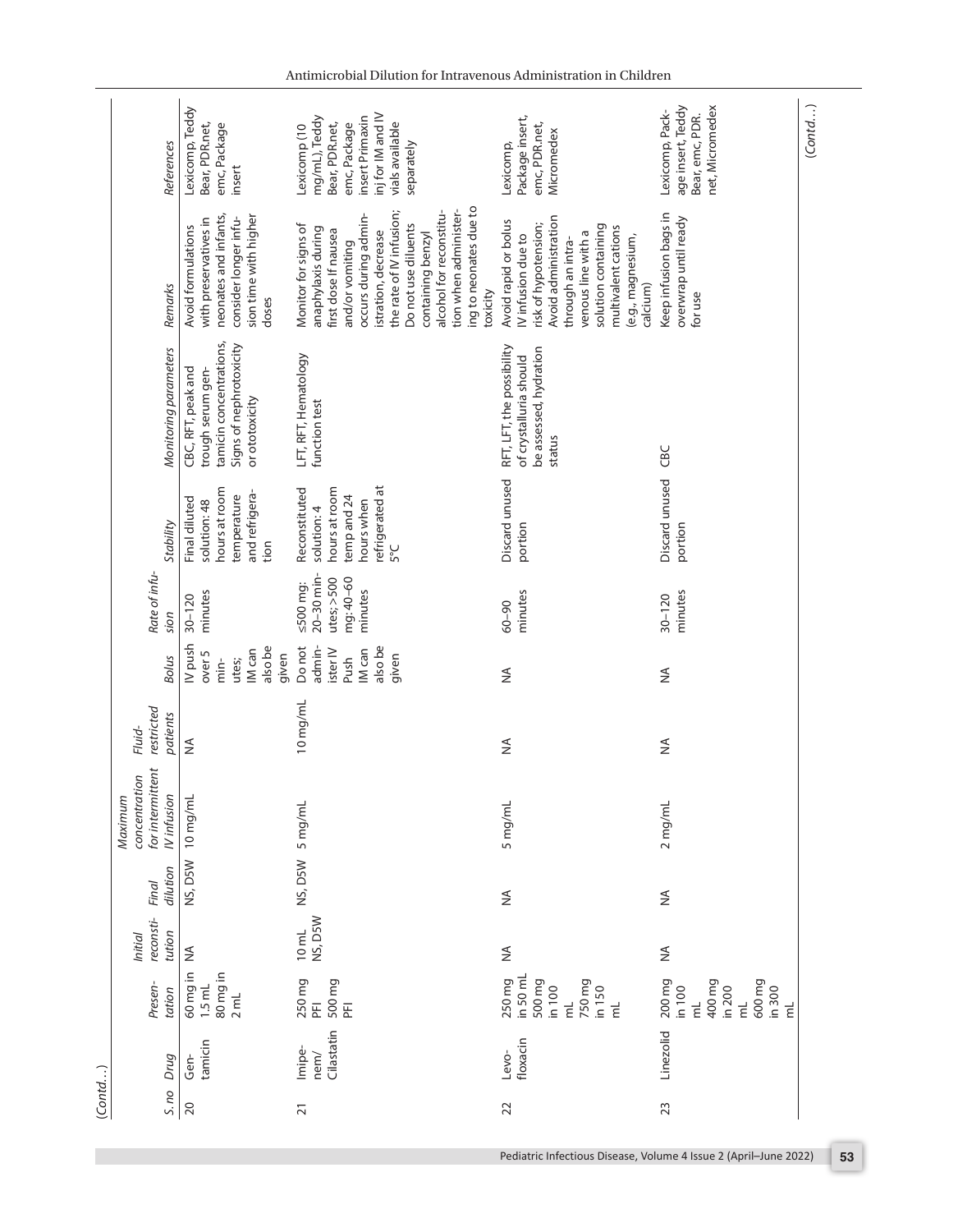| References                                                        | sion over 4 hours<br>diluted solution<br>15-30 minutes),<br>Lexicomp (final<br>Package insert,<br>Extended infu-<br>(50 mg/mL for<br>infusion over<br>for 24 hours),<br>pdr.net, emc<br>Teddy Bear<br>(Lexicomp) | Package insert,<br>emc, PDR.net,<br>Micromedex,<br>Teddy bear<br>Lexicomp,                                                             | Package insert,<br>Micromedex<br>Lexicomp,                                                                                                                                                             | (Cond) |
|-------------------------------------------------------------------|------------------------------------------------------------------------------------------------------------------------------------------------------------------------------------------------------------------|----------------------------------------------------------------------------------------------------------------------------------------|--------------------------------------------------------------------------------------------------------------------------------------------------------------------------------------------------------|--------|
| Remarks                                                           | anaphylaxis during the<br>Solutions reconstitut-<br>be used immediately<br>ed with D5W should<br>Monitor for signs of<br>first dose.                                                                             | from foil wrapping just<br>equipment containing<br>before administration<br>aluminum; Remove<br>drug solution with<br>Avoid contact of | the risk of precipitation<br>bitis Do not dilute with<br>result in thrombophle-<br>any calcium-contain-<br>Avoid rapid adminis-<br>tration. Prolonged IV<br>ing solutions due to<br>administration may |        |
| Monitoring parameters                                             | RFT, LFT, Hematology<br>function test                                                                                                                                                                            |                                                                                                                                        | magnesium concentra-<br>CBC, LFT, RFT, Monitor<br>tions in patients with<br>renal impairment                                                                                                           |        |
| Stability                                                         | diluted solution<br>in NS: 1 hour at<br>solution in NS:<br>15 hours at up<br>Reconstituted<br>up to 25°C or<br>to 25°C or 15<br>1 hour at up<br>hours at up<br>to 5°C Final<br>to $5^{\circ}$ C                  | Discard unused CBC, LFT, RFT<br>portion                                                                                                | Final diluted so-<br>and 24 hours at<br>lution: 4 hours<br>at room temp<br>$2-8^{\circ}C$                                                                                                              |        |
| Rate of infu-<br>sion                                             | 30 minutes                                                                                                                                                                                                       | minutes<br>$30 - 60$                                                                                                                   | 60 minutes                                                                                                                                                                                             |        |
| <b>Bolus</b>                                                      | tion (50<br>stituted<br>Admin-<br>qu(Jm<br>recon-<br>$s$ olu-<br>to 1 $g$<br>ister<br>$\frac{1}{2}$<br>over<br>mg/<br>utes<br>ġ.<br>$3 - 5$                                                                      | $\frac{1}{2}$                                                                                                                          | ≸                                                                                                                                                                                                      |        |
| restricted<br>patients<br>Fluid-                                  | $\frac{4}{2}$                                                                                                                                                                                                    | ≸                                                                                                                                      | ≨                                                                                                                                                                                                      |        |
| for intermittent<br>concentration<br><b>IVinfusion</b><br>Maximum | D5W, N S 20 mg/mL                                                                                                                                                                                                | 5 mg/mL                                                                                                                                | NS, DNS 100-1,000 mL                                                                                                                                                                                   |        |
| dilution<br>Final                                                 |                                                                                                                                                                                                                  | ≸                                                                                                                                      |                                                                                                                                                                                                        |        |
| reconsti-<br>tution<br>Initial                                    | <b>SWFI</b>                                                                                                                                                                                                      | ≸                                                                                                                                      | SWFI                                                                                                                                                                                                   |        |
| Presen-<br>tation                                                 | 125 mg<br>PFI<br>250 mg<br>500 mg<br>PFI<br>1 g PFI<br>2 g PFI                                                                                                                                                   | 500 mg<br>in 100<br>mL                                                                                                                 | 100 mg<br>PFI                                                                                                                                                                                          |        |
| S. no Drug                                                        | Merope-<br>nem                                                                                                                                                                                                   | Metroni-<br>dazole                                                                                                                     | Minocy-<br>cline                                                                                                                                                                                       |        |
| (Cond)                                                            | 24                                                                                                                                                                                                               | 25                                                                                                                                     | 26.                                                                                                                                                                                                    |        |

**DESCRIPTION**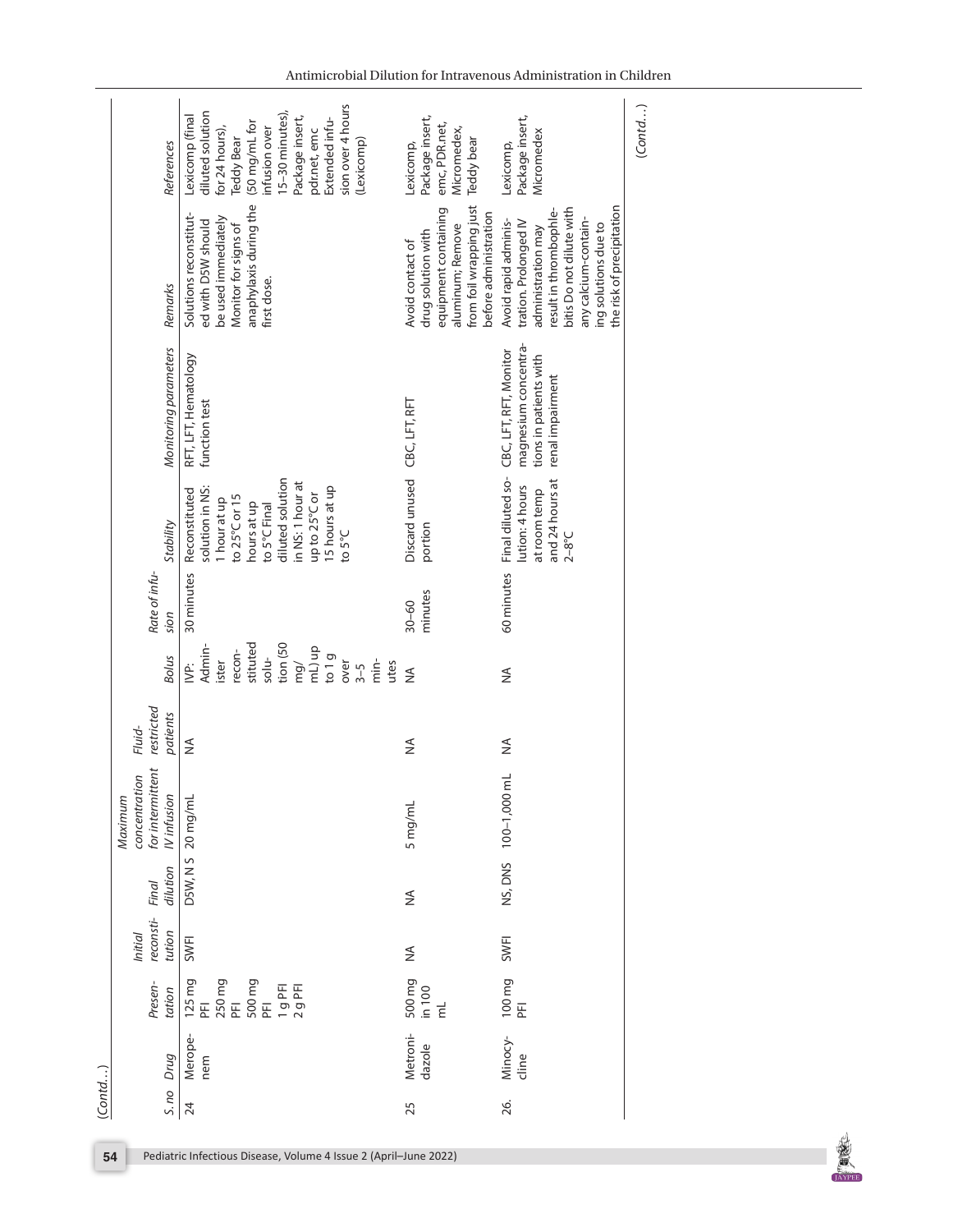|        |                                                                    | age insert, Teddy<br>Lexicomp, emc,                                                                                                                                                                                                                                                                                       |                                                                                                               | Lexicomp, Pack-                                                                                                     | Package insert,                                                                                                                                                                                             | (Cond) |
|--------|--------------------------------------------------------------------|---------------------------------------------------------------------------------------------------------------------------------------------------------------------------------------------------------------------------------------------------------------------------------------------------------------------------|---------------------------------------------------------------------------------------------------------------|---------------------------------------------------------------------------------------------------------------------|-------------------------------------------------------------------------------------------------------------------------------------------------------------------------------------------------------------|--------|
|        | References                                                         | PDR. net, Pack-<br>Bear, Microme-<br>dex                                                                                                                                                                                                                                                                                  |                                                                                                               | age insert,                                                                                                         | emc, PDR. net<br>Micromedex,<br>Lexicomp,                                                                                                                                                                   |        |
|        | Remarks                                                            | anaphylaxis during the<br>parameters should be<br>Should not be admin-<br>frequently monitored<br>doses of heparin and<br>glycosides; Extended<br>istered with amino-<br>Monitor for signs of<br>oral anticoagulants<br>istration with large<br>hours; Coagulation<br>infusion over 3-4<br>during co-admin-<br>first dose | Lexicomp, package<br>insert, PDR.net,                                                                         | minutes in neonates.<br>Must infuse over 30<br>Do not administer<br>bolus inj or IM in<br>reonates                  | dedicated line or via Y-<br>site Administer IV line<br>is used for sequential<br>before and after with<br>infusions for several<br>NS or D5W if IV line<br>Administer intrave-<br>nously through a<br>drugs |        |
|        | Monitoring parameters                                              | Serum electrolytes, CBC,<br>LFT, RFT, Hematology<br>function test                                                                                                                                                                                                                                                         |                                                                                                               | weekly), Auditory func-<br>trough concentrations<br>(on day 3, 4, or 5, then<br>CBC, RFT, teicoplanin<br>tion tests | tions, LFT, Coagulation<br>Hypersensitivity reac-<br>enamel (pediatric pa-<br>parameters, tooth<br>tients <8 years)                                                                                         |        |
|        | Stability                                                          | hours at 2-8°C<br>Reconstituted<br>$25^{\circ}$ C and 48<br>solution: 24<br>hours up to                                                                                                                                                                                                                                   | superinfections,<br>adverse effects<br>tions, Signs of<br>Neurologic<br>RFT, Serum<br>concentra-<br>Polymyxin | lution: 24 hours<br>and diluted so-<br>Reconstituted<br>at $2-8$ °C                                                 | travenous bag)<br>hours at 2-8°C<br>the remaining<br>time in the in-<br>Reconstituted<br>hours at room<br>(up to 6 hours<br>in the vial and<br>temperature<br>Final diluted<br>solution: 24<br>solution: 48 |        |
|        | Rate of infu-<br>ajon                                              | 30 minutes                                                                                                                                                                                                                                                                                                                | 48 hours at<br>solution:<br>stituted<br>Recon-<br>$2-8^{\circ}C$                                              | IV push 30 minutes                                                                                                  | 60 minutes                                                                                                                                                                                                  |        |
|        | <b>Bolus</b>                                                       | $\frac{4}{2}$                                                                                                                                                                                                                                                                                                             | $60 - 90$<br>min-<br>utes                                                                                     | min-<br>over<br>utes<br>$3 - 5$                                                                                     | $\frac{4}{2}$                                                                                                                                                                                               |        |
|        | restricted<br>patients<br>Fluid-                                   | $\stackrel{\triangle}{\geq}$                                                                                                                                                                                                                                                                                              | not recom-<br>for routine<br>given (but<br>IM can be<br>mended<br>(esn                                        | ≨                                                                                                                   | ≸                                                                                                                                                                                                           |        |
|        | for intermittent<br>concentration<br><b>IV</b> infusion<br>Maximum | 80 mg/mL                                                                                                                                                                                                                                                                                                                  |                                                                                                               | NS, D5W 67 mg/mL                                                                                                    | NS, D5W NS, D5W 1 mg/mL                                                                                                                                                                                     |        |
|        | dilution<br>Final                                                  | NS, D5W                                                                                                                                                                                                                                                                                                                   | 1,667 IU/ NA<br>ξ                                                                                             |                                                                                                                     |                                                                                                                                                                                                             |        |
|        | reconsti-<br>tution<br>Initial                                     | NS,<br>DSW,<br>SWFI                                                                                                                                                                                                                                                                                                       | D5W, NS<br>(can be<br>directly<br>solved)<br>dis-                                                             | <b>SWFI</b>                                                                                                         |                                                                                                                                                                                                             |        |
|        | Presen-<br>tation                                                  | 4.5 g PFI<br>3.375 g<br>1.125g<br>2.25g<br>$\overline{E}$<br>푼<br>E                                                                                                                                                                                                                                                       | 500,000<br>IU PFI                                                                                             | 200 mg<br>400 mg<br>E<br>푼                                                                                          | 50 mg<br>PFI                                                                                                                                                                                                |        |
|        | Drug                                                               | Piperacil-<br>lin tazo-<br>bactam                                                                                                                                                                                                                                                                                         | Polymyx-<br>$\frac{8}{10}$                                                                                    | Teicopla-<br>$\frac{1}{2}$                                                                                          | Tigecy-<br>cline                                                                                                                                                                                            |        |
| (Cond) | S. no                                                              | 27                                                                                                                                                                                                                                                                                                                        | 28                                                                                                            | 29                                                                                                                  | $\overline{30}$                                                                                                                                                                                             |        |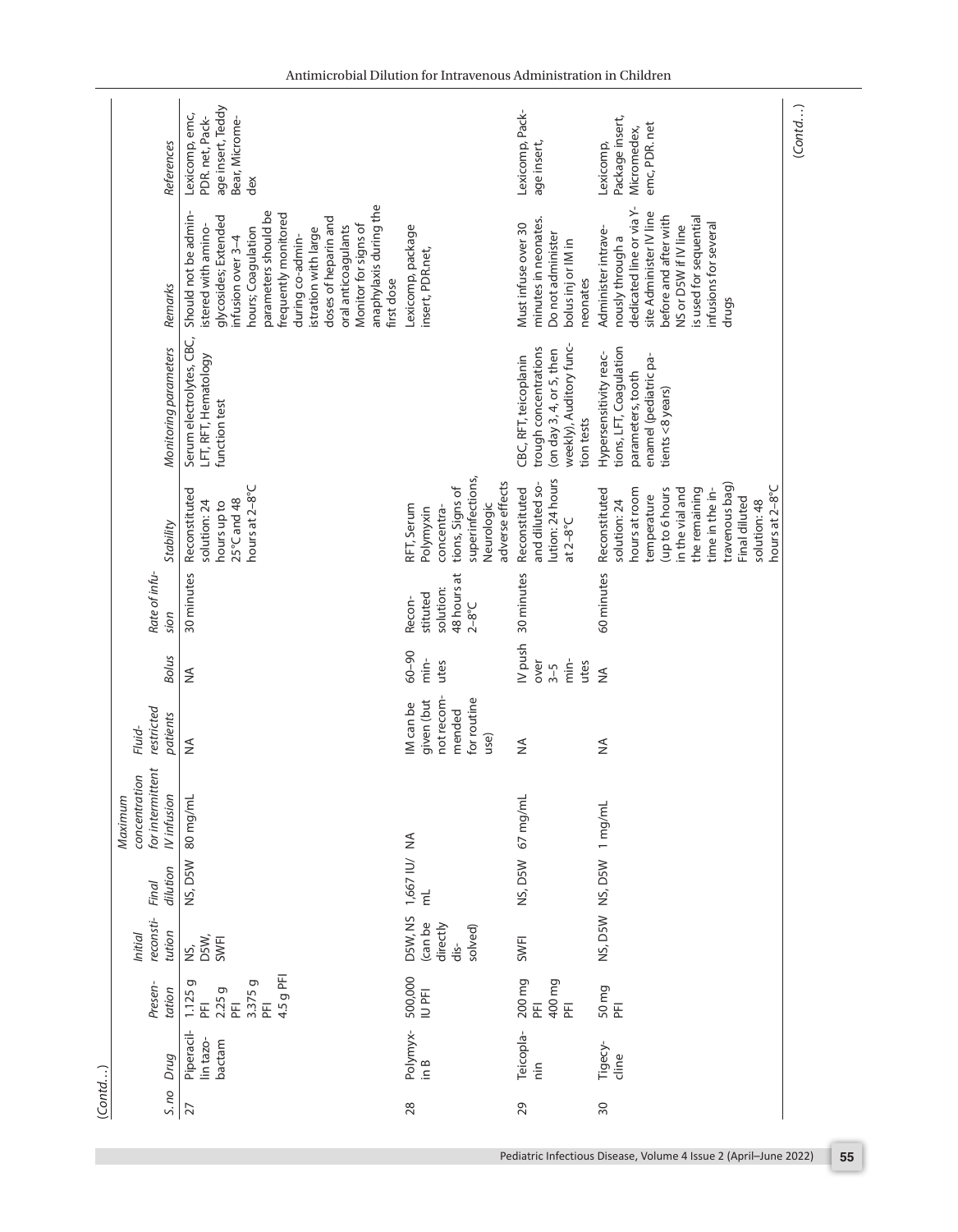|          |                                             | References            | Lexicomp, Pack-<br>age insert, emc,<br>PDR. net, Teddy<br>Bear, Microme-<br>dex                                                                   | age insert, Teddy<br>Lexicomp, emc,<br>PDR. net, Pack-<br>Bear, Microme-<br>dex                                                                                                      | cromedex, emc,<br>PDR. net, Teddy<br>Package inset,<br>Lexicomp, Mi-<br>Bear                                                                                                                                                                                                                                                                                   | (Cond) |
|----------|---------------------------------------------|-----------------------|---------------------------------------------------------------------------------------------------------------------------------------------------|--------------------------------------------------------------------------------------------------------------------------------------------------------------------------------------|----------------------------------------------------------------------------------------------------------------------------------------------------------------------------------------------------------------------------------------------------------------------------------------------------------------------------------------------------------------|--------|
|          |                                             | Remarks               | Must be diluted in<br>D5W only                                                                                                                    | Administration of anti-<br>histamines just before<br>the infusion may also<br>infusion is too rapid.<br>prevent or minimize<br>Red man syndrome<br>may occur if the<br>this reaction | infusion-related events<br>resembling anaphylac-<br>lines. Associated with<br>of concentrated elec-<br>infusions are running<br>4.25 sodium bicarbo-<br>nate infusion. Do not<br>trolytes, even if the 2<br>short-term infusions<br>infuse voriconazole<br>concomitantly with<br>Do not dilute with<br>blood products or<br>through separate<br>toid reactions |        |
|          |                                             | Monitoring parameters | CBC, RFT, LFT                                                                                                                                     | RFT, serum vancomycin<br>audiogram, Fluid status<br>concentrations, WBC,                                                                                                             | lytes, Serum levels, Drug<br>LFT, RFT, Serum electro-<br>toxicity                                                                                                                                                                                                                                                                                              |        |
|          |                                             | Stability             | 4 hours 5 mL/75<br>mL D5W: stable<br>D5W: stable for<br>$5$ mL/125 mL<br>for 6 hours 5<br>D5W: stable<br>mL/100 mL<br>for 2 hours                 | hours if refriger-<br>Reconstituted<br>solution: 48<br>ated                                                                                                                          | hours if refriger-<br>Reconstituted<br>solution: 24<br>ated                                                                                                                                                                                                                                                                                                    |        |
|          | Rate of infu-                               | sion                  | minutes<br>$06 - 00$                                                                                                                              | 60 minutes                                                                                                                                                                           | hour $(1-2)$<br>3 mg/kg/<br>hours)                                                                                                                                                                                                                                                                                                                             |        |
|          |                                             | <b>Bolus</b>          | ≨                                                                                                                                                 | ≸                                                                                                                                                                                    | $\frac{1}{2}$                                                                                                                                                                                                                                                                                                                                                  |        |
|          | restricted<br>Fluid-                        | patients              | drug to 75<br>tion (5 mL<br>1:15 dilu-<br>mLD5W)<br>Dilute to                                                                                     | 10 mg/mL                                                                                                                                                                             | $\frac{4}{2}$                                                                                                                                                                                                                                                                                                                                                  |        |
|          | concentration<br>for intermitten<br>Maximum | <b>IVinfusion</b>     | drug to 125 mL<br>dilution (5 mL<br>Dilute to 1:25<br>D5W)                                                                                        | 5 mg/mL                                                                                                                                                                              | NS, D5W 5 mg/mL                                                                                                                                                                                                                                                                                                                                                |        |
|          | Final                                       | dilution              | <b>D5W</b>                                                                                                                                        | D5W, NS                                                                                                                                                                              |                                                                                                                                                                                                                                                                                                                                                                |        |
|          | reconsti-<br><i>Initial</i>                 | tution                | $\lessapprox$                                                                                                                                     | <b>SWFI</b>                                                                                                                                                                          | <b>SWFI</b>                                                                                                                                                                                                                                                                                                                                                    |        |
|          | Presen-                                     | tation                | contains<br>Trimeth-<br>fameth-<br>oxazole<br>oprim)<br>80 mg<br>16 <sub>mg</sub><br>(Each<br>$Sul-$<br>5 <sub>m</sub><br>and<br>WFI<br>$\vec{E}$ | 500 mg<br>1g PFI<br>E                                                                                                                                                                | 200 mg<br>$\overline{\mathbb{E}}$                                                                                                                                                                                                                                                                                                                              |        |
|          |                                             | Drug                  | Trimetho-<br>prim sul-<br>fameth-<br>oxazole                                                                                                      | Vanco-<br>mycin                                                                                                                                                                      | Voricona-<br>$z$ ole                                                                                                                                                                                                                                                                                                                                           |        |
| (Cont d) |                                             | S. no                 | $\overline{31}$                                                                                                                                   | 32                                                                                                                                                                                   | 33                                                                                                                                                                                                                                                                                                                                                             |        |
| 56       |                                             |                       | Pediatric Infectious Disease, Volume 4 Issue 2 (April-June 2022)                                                                                  |                                                                                                                                                                                      |                                                                                                                                                                                                                                                                                                                                                                |        |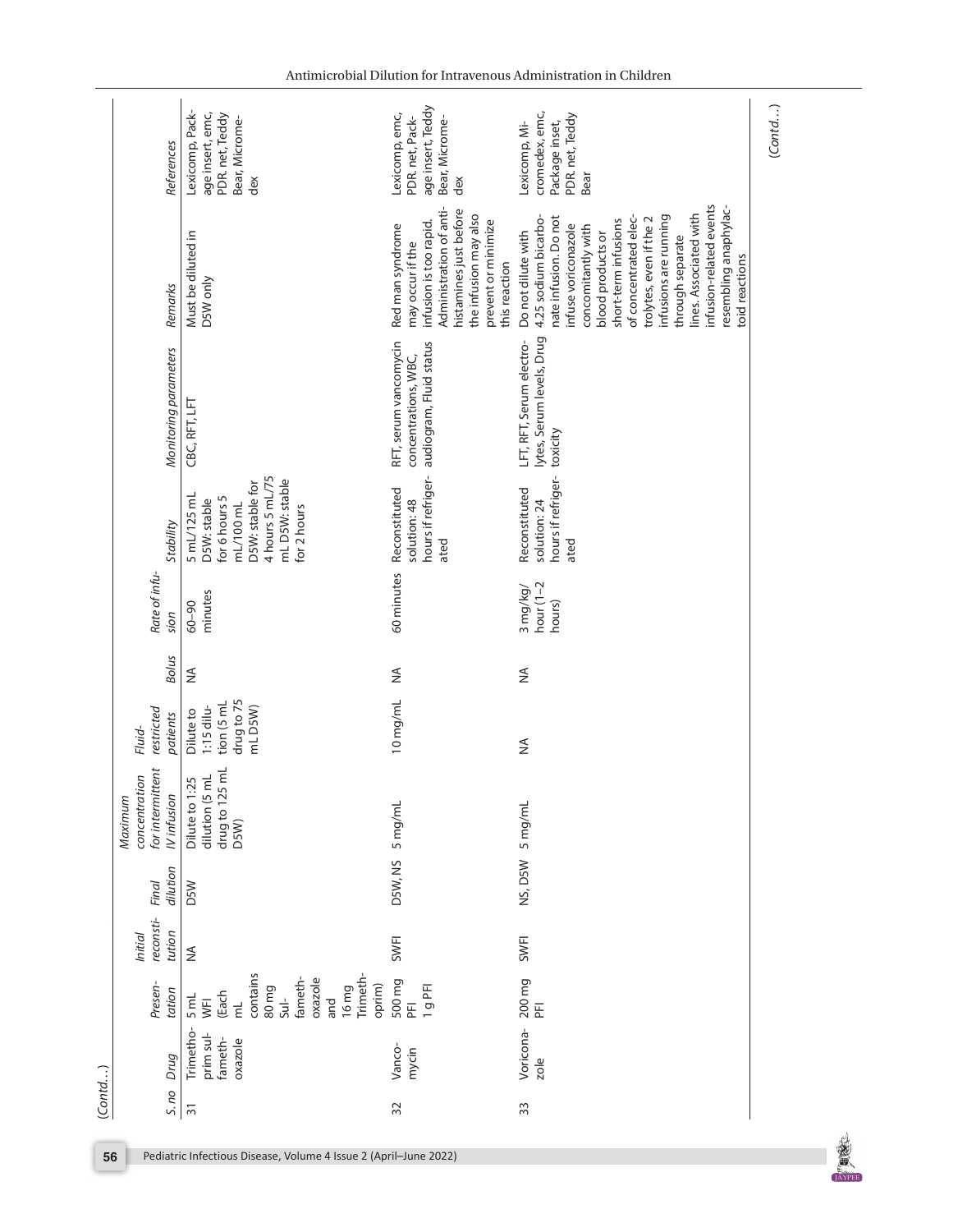| (Cond) |                                    |                                                    |                                       |                   |                                                                       |                                                                         |                                                                          |                                                                              |                                                                                                                                                                                         |                                                                                                                                                                                                            |                                                                                                                                                           |                                                                                        |
|--------|------------------------------------|----------------------------------------------------|---------------------------------------|-------------------|-----------------------------------------------------------------------|-------------------------------------------------------------------------|--------------------------------------------------------------------------|------------------------------------------------------------------------------|-----------------------------------------------------------------------------------------------------------------------------------------------------------------------------------------|------------------------------------------------------------------------------------------------------------------------------------------------------------------------------------------------------------|-----------------------------------------------------------------------------------------------------------------------------------------------------------|----------------------------------------------------------------------------------------|
| S. no  | Drug                               | Presen-<br>tation                                  | reconsti-<br>tution<br><b>Initial</b> | dilution<br>Final | ż<br>concentration<br>for intermitter<br><b>IVinfusion</b><br>Maximum | restricted<br>patients<br>Fluid-                                        | <b>Bolus</b>                                                             | Rate of infu-<br>sion                                                        | Stability                                                                                                                                                                               | Monitoring parameters                                                                                                                                                                                      | Remarks                                                                                                                                                   | References                                                                             |
| 34     | lafungin<br>Anidu-                 | 100 mg<br>50 mg<br>PFI<br>E                        | <b>SWFI</b>                           |                   | NS, D5W 0.77 mg/mL                                                    | $\frac{4}{2}$                                                           | $\frac{1}{2}$                                                            | 100 mg: 90<br>50 mg: 45<br>180 min-<br>minutes<br>minutes<br>200 mg:<br>utes | Reconstituted<br>tion: 72 hours<br>diluted solu-<br>to 25°C Final<br>solution: 24<br>hours at up<br>at $2-8$ °C                                                                         | Infusion-related adverse<br>Anaphylactic reactions,<br>mediated symptoms,<br>Possible histamine-<br>reactions, LFT                                                                                         | verse reactions, do not<br>exceed infusion rate of<br>of infusion-related ad-<br>To reduce occurrence<br>1.1 mg/minute                                    | Lexicomp, Teddy<br>insert, PDR.net,<br>emc, Microme-<br>bear, Package<br>dex           |
| 35     | taxime<br>Cefo-                    | 250 mg<br>PFI<br>1g PFI2<br>500 mg<br>$9$ PFI<br>E | SWFI                                  |                   | D5W, NS 40 mg/mL                                                      | 50 mg/mL<br>mg/mL (IV<br>(intermit-<br>tent infu-<br>sion) 200<br>Push) | IV Push<br>also be<br>IM can<br>given<br>min-<br>utes<br>over<br>$3 - 5$ | minutes<br>$15 - 30$                                                         | tion: 24 hours at<br>oom temp and<br>frigerated. Final<br>Reconstituted<br>hours at room<br>days when re-<br>diluted solu-<br>5 days when<br>solution: 24<br>refrigerated<br>temp and 7 | infusion site for extrava-<br>function test, monitor<br>RFT, LFT, Hematology<br>sation                                                                                                                     | thythmias; Observe for<br>of anaphylaxis during<br>Avoid rapid injection<br>signs and symptoms<br>association with ar-<br><1 minute) due to<br>first dose | net, emc, Teddy<br>Lexicomp, PDR.<br>Bear, Microme-<br>Package insert<br>dex drug ref, |
| 36     | Ceftazi-<br>avibac-<br>dime<br>med | 2.5 g PFI                                          | DSW,<br>SWFI<br>Š,                    |                   | $-167$ mg/mL<br>NS, D5W Ceftazidime                                   | 40 mg/mL                                                                | ≨                                                                        | 2 hours                                                                      | solution: should<br>diluted solution:<br>mediately. Final<br>and 24 hours at<br>Reconstituted<br>be used im-<br>room temp<br>12 hours at<br>$2-8^{\circ}C$                              | RFT, signs/symptoms<br>neurotoxicity                                                                                                                                                                       | Signs of anaphylaxis<br>during first dose                                                                                                                 | PDR.net, Package<br>insert, Microme-<br>Lexicomp, emc,<br>dex                          |
|        | intramuscular; NA, not applicable  |                                                    |                                       |                   |                                                                       |                                                                         |                                                                          |                                                                              |                                                                                                                                                                                         | PFI, powder for injection; SWFI, sterile water for injection; NS, normal saline; DNS, dextrose normal saline; DSW, dextrose 5% in water; NA, not applicable; NP, intravenous push; SubQ, subcutaneous; IM, |                                                                                                                                                           |                                                                                        |

Antimicrobial Dilution for Intravenous Administration in Children

<span id="page-10-0"></span>Pediatric Infectious Disease, Volume 4 Issue 2 (April–June 2022) **57**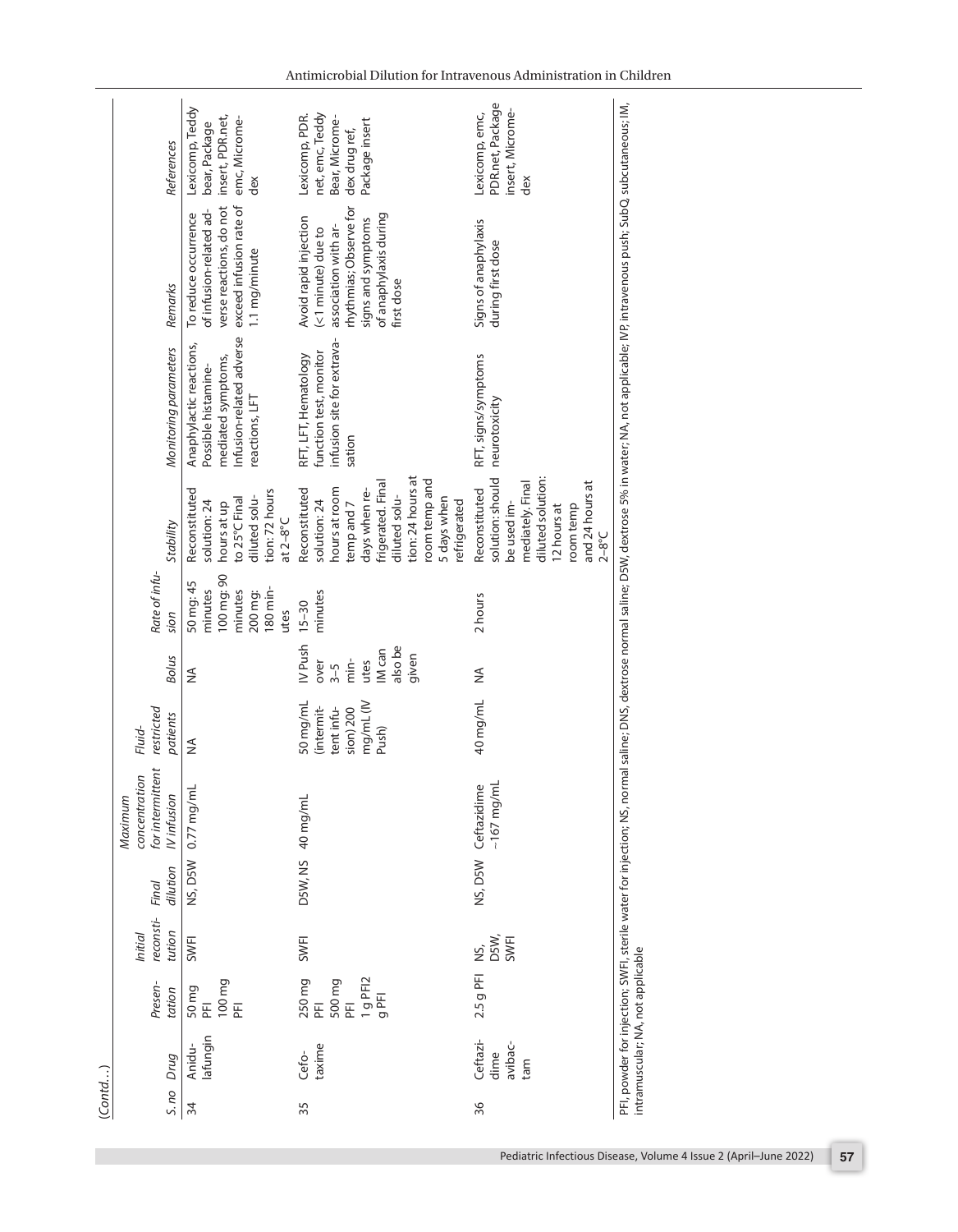| S. no. | Drug                                                    | MCIA in normal patient                                                                                               | MCIA in fluid-restricted patient Volume saved (mL/kg/day)                                                        |                          |
|--------|---------------------------------------------------------|----------------------------------------------------------------------------------------------------------------------|------------------------------------------------------------------------------------------------------------------|--------------------------|
|        |                                                         |                                                                                                                      |                                                                                                                  |                          |
| 1      | Acyclovir (10 mg/kg/dose thrice daily)                  | 7 mg/mL                                                                                                              | $10$ mg/mL                                                                                                       | 1.2                      |
| 2      | Amikacin (15 mg/kg/dose once daily)                     | $5 \,\mathrm{mg/mL}$                                                                                                 | $10$ mg/mL                                                                                                       | 1.5                      |
| 3      | Azithromycin (10 mg/kg/dose once daily)                 | $1$ mg/mL                                                                                                            | $2$ mg/mL                                                                                                        | 5                        |
| 4      | Imipenem/cilastatin (25 mg/kg/dose four<br>times a day) | 5 mg/mL                                                                                                              | $10$ mg/mL                                                                                                       | 10                       |
| 5      | Cotrimoxazole (5 mg/kg/dose twice daily)                | Dilute to 1:25 dilution (5)<br>mL drug to 125 mL D5W)<br>[Trimethoprim 80 mg +<br>Sulfamethoxazole 400<br>$mq/5$ mL] | Dilute to 1:15 dilution (5)<br>mL drug to 75 mL D5W)<br>[Trimethoprim 80 mg + Sul-<br>famethoxazole 400 mg/5 mL] | 6.4                      |
| 6      | Vancomycin (15 mg/kg/dose thrice daily)                 | $5$ mg/mL                                                                                                            | $10$ mg/mL                                                                                                       | 4.5                      |
| S. no  | Drug                                                    | MCIA in intermittent infusion                                                                                        | MCIA in IV push                                                                                                  | Volume saved (mL/kg/day) |
| 1      | Ampicillin (50 mg/kg/dose four times daily)             | NS: 30 mg/mL                                                                                                         | 100 mg/mL                                                                                                        | 4.68                     |
| 2      | Cefazolin (50 mg/kg/dose thrice daily)                  | 20 mg/mL                                                                                                             | $100$ mg/mL                                                                                                      | 6                        |
| 3      | Ceftazidime (50 mg/kg/dose thrice daily)                | $40$ mg/mL                                                                                                           | 170 mg/mL                                                                                                        | 2.85                     |
| 4      | Ceftriaxone (50 mg/kg/dose twice daily)                 | $40$ mg/mL                                                                                                           | $100$ mg/mL                                                                                                      | 1.5                      |
| 5      | Cefuroxime (30 mg/kg/dose thrice daily)                 | 30 mg/mL                                                                                                             | 90 mg/mL                                                                                                         | 2.01                     |
| 6      | Cefotaxime (50 mg/kg/dose thrice daily)                 | 40 mg/mL                                                                                                             | 200 mg/mL                                                                                                        | 3                        |

<span id="page-11-0"></span>

for intermittent infusion in these states. The volume of fluid infusion that could be reduced by this calculation is 1.25, 1.5, 6.5, 10, and 4.5 mL/kg/day for acyclovir, amikacin, trimethoprim-sulfamethoxazole, imipenem/cilastatin, and vancomycin, respectively. Similar calculations using MCIA for drugs where values are available for IV push suggested a saving of 4.7, 6, 2.85, 1.5, 2, and 3 mL/kg/day for ampicillin, cefazolin, ceftazidime, ceftriaxone, cefuroxime, and cefotaxime, respectively ([Table 2](#page-11-0)). The MCIA reference values for fluid restricted patients for the latter set of antimicrobials and reference values for generating the amount of volume saved by IV push for amoxiclav and IV infusion for colistin were not available. The significance of the reduced volume for dilution, in these fluid restricted states, is pronounced when a sick child requires the administration of multiple antimicrobials along with other drugs.

A few drugs could be stored, some at 2–8°C and others at room temperature, and reused either after reconstitution and/or final dilution. Since the duration of stability of the final diluted solution is much longer than for its reconstituted solution, storage after final dilution and administration as and when required ensured less wastage and increased cost saving. The cost-saving thus achievable for costly antimicrobials such as anidulafungin, caspofungin, ceftazidime, clarithromycin, ganciclovir, minocycline, and tigecycline was significant for resource-poor settings [\(Table 3](#page-13-4)).

Antimicrobials that require monitoring of serum concentration levels include amikacin, gentamicin, teicoplanin, polymyxin B, vancomycin, and voriconazole. Complete blood count (CBC), serum electrolytes, liver function test (LFT), renal function test (RFT), hematology function test, coagulation test, and signs of anaphylaxis are the common monitoring parameters for most antimicrobials. Echinocandins such as anidulafungin and caspofungin are prone to cause histamine-related reactions and one must be aware of the possibility of Redman syndrome with vancomycin ([Table 1](#page-10-0)).

#### **Discussion**

To standardize protocols and reduce errors associated with the administration of antimicrobials in our hospital, an "Antimicrobial Dilution Manual for Pediatrics" was prepared and circulated.

<span id="page-11-1"></span>Ciprofloxacin, fluconazole, levofloxacin, linezolid, and metronidazole are available as ready-to-use solutions and do not require further dilution for IV administration. Presentation of all the other antimicrobials is either as a powder for injection (PFI) or water for injection (WFI); the former requiring both reconstitution and final dilution while the latter requires only final dilution before IV use.

Fluid resuscitation, as part of fluid management, may be needed to maintain intravascular volume in critically ill children. Unfortunately, this often leads to fluid overload, $3$  with consequent negative effects for children admitted in PICU.[3](#page-13-2)[,14](#page-14-6)[,15](#page-14-7) These children would be on numerous IV medications. Reduction in volume of diluent for each drug, including the antimicrobials, would benefit fluid restriction. This approach is, however, not possible for drugs marketed as premixed infusions.

Antimicrobials may be administered via IV push, intermittent IV infusion, and/or continuous IV infusion depending on the individual drug recommendation. Intravenous push of antimicrobials provides the advantage of a minimum fluid volume which can be particularly useful for fluid-restricted patients. In addition, the faster administration time may provide advantages in the emergency department, so that time-to-first-dose can be shortened. There may also be interest in IV push administration in the setting of drug or fluid shortages, such as the current shortage of small-volume parenteral solutions.<sup>1</sup> The relevance of the antimicrobial dilution protocol for children requiring fluid restriction is hereby emphasized.

<span id="page-11-4"></span><span id="page-11-3"></span><span id="page-11-2"></span>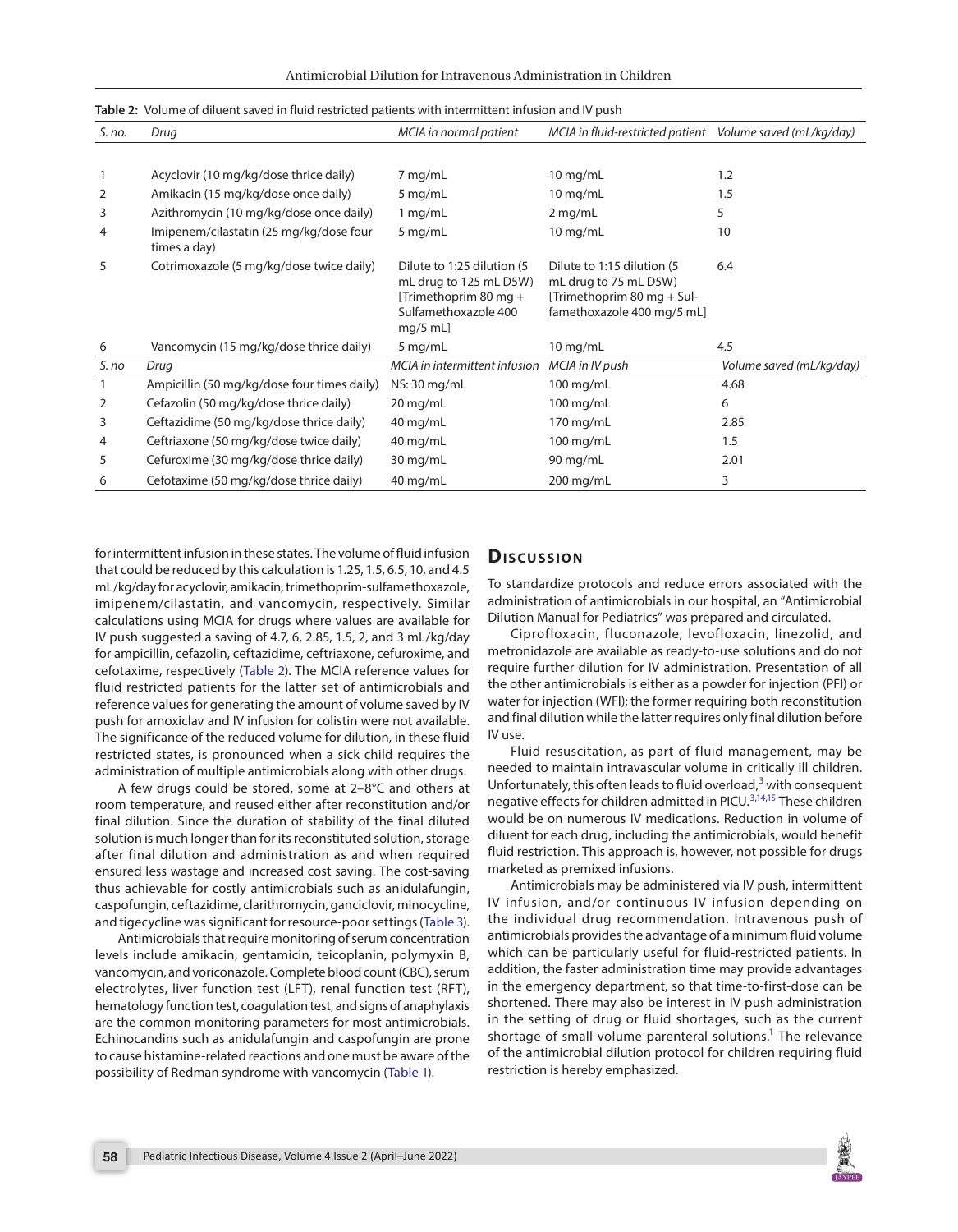| Antimicrobial Dilution for Intravenous Administration in Children |
|-------------------------------------------------------------------|
|-------------------------------------------------------------------|

|              | Drug and strength<br>S. no. available | Dosage regimen (example)                                                               | <b>Storage</b>                                                                                                                        | Reconstituted solution Final diluted solution                                                                          |                                                                    |
|--------------|---------------------------------------|----------------------------------------------------------------------------------------|---------------------------------------------------------------------------------------------------------------------------------------|------------------------------------------------------------------------------------------------------------------------|--------------------------------------------------------------------|
| $\mathbf{1}$ | Anidulafungin 50<br>mg PFI            | 15 mg once daily (Patient<br>weight: 10 kg; 1.5 mg/kg/<br>dose once daily)             | Reconstituted solution: 24<br>hours at up to 25°C Final<br>diluted solution: 72 hours at<br>$2-8$ °C                                  | Total doses available in the vial: 3, Total cost: Rs<br>10,518.20, Cost per dose: Rs 3,155.46                          |                                                                    |
|              |                                       |                                                                                        |                                                                                                                                       | Maximum doses<br>taken: 2 (30 mg)                                                                                      | Maximum doses taken: 3<br>$(45 \text{ mg})$                        |
|              |                                       |                                                                                        |                                                                                                                                       | No. of doses wasted:<br>$1(20 \text{ mg})$                                                                             | No. of doses wasted: 0 (5)<br>mq)                                  |
|              |                                       |                                                                                        |                                                                                                                                       | Cost of wastage: Rs<br>4,207.28                                                                                        | Cost of wastage: Rs<br>1.051.82                                    |
|              |                                       |                                                                                        |                                                                                                                                       |                                                                                                                        | Total money saved: Rs<br>3,155.46                                  |
| 2            | Caspofungin 50<br>mg PFI              | 25 mg once daily (BSA: 0.5<br>$m^2$ ; 50 mg/m <sup>2</sup> /dose once<br>daily)        | Reconstituted solution: 1 hour<br>at ≤25°C; Final diluted solution: 15,400, Cost per dose: Rs 7,700<br>48 hours at 2 to 8°C           | Total doses available in the vial: 2, Total cost: Rs                                                                   |                                                                    |
|              |                                       |                                                                                        |                                                                                                                                       | Maximum doses<br>taken: 1 (50 mg)                                                                                      | Maximum doses taken: 2<br>$(50 \text{ mg})$                        |
|              |                                       |                                                                                        |                                                                                                                                       | No. of doses wasted:<br>1(25mg)                                                                                        | No. of doses wasted: 0                                             |
|              |                                       |                                                                                        |                                                                                                                                       | Cost of wastage: Rs<br>7,700                                                                                           | Cost of wastage: Rs 0                                              |
|              |                                       |                                                                                        |                                                                                                                                       |                                                                                                                        | Total money saved: Rs<br>7.700                                     |
| 3            | Ceftazidime avi-<br>bactam 2.5 g PFI  | 500 mg of Ceftazidime<br>thrice daily (Wt: 10 kg; 50<br>mg/kg/dose thrice daily)       | Reconstituted solution: should<br>be used immediately Final<br>diluted solution: 12 hours at<br>room temp and 24 hours at<br>$2-8$ °C | Total doses available in the vial: 4, Total cost: Rs<br>4,336.69, Cost per dose: Rs 1,084.17                           |                                                                    |
|              |                                       |                                                                                        |                                                                                                                                       | Maximum doses<br>taken: 1 (500 mg of<br>ceftazidime)                                                                   | Maximum doses taken: 4 (2)<br>g of Ceftazidime)                    |
|              |                                       |                                                                                        |                                                                                                                                       | No. of doses wasted:<br>3 (1,500 mg of cef-<br>tazidime)                                                               | No. of doses wasted: 0                                             |
|              |                                       |                                                                                        |                                                                                                                                       | Cost of wastage: Rs<br>3,252.51                                                                                        | Cost of wastage: Rs 0                                              |
|              |                                       |                                                                                        |                                                                                                                                       |                                                                                                                        | Total money saved: Rs<br>3,252.51                                  |
|              | mg PFI                                | Clarithromycin 500 150 mg thrice daily (Wt: 10<br>kg; 15 mg/kg/day divided<br>2 doses) | at 25°C; Final diluted solution:<br>24 hours if stored at 5°C                                                                         | Reconstituted solution: 6 hours Total doses available in the vial: 3, Total cost: Rs<br>1,144, Cost per dose: Rs 343.2 |                                                                    |
|              |                                       |                                                                                        |                                                                                                                                       | Maximum doses<br>taken: 1 (150 mg)                                                                                     | Maximum doses taken: 3<br>$(450 \text{ mg})$                       |
|              |                                       |                                                                                        |                                                                                                                                       | No. of doses wasted:<br>$2(350 \text{ mg})$                                                                            | No. of doses wasted: Only<br>50 mg                                 |
|              |                                       |                                                                                        |                                                                                                                                       | Cost of wastage: Rs<br>800.8                                                                                           | Cost of wastage: Rs 114.4                                          |
|              |                                       |                                                                                        |                                                                                                                                       |                                                                                                                        | Total money saved: Rs<br>686.4                                     |
| 5            | Ganciclovir 500<br>mg PFI             | 50 mg twice daily (Wt: 10<br>kg; 5 mg/kg/dose twice<br>daily)                          | Reconstituted solution: 12<br>hours at room temperature.<br>Final diluted solution: 24 hour<br>when refrigerated                      | Total doses available in the vial: 10, Total cost: Rs<br>1,663, Cost per dose: Rs 166.3                                |                                                                    |
|              |                                       |                                                                                        |                                                                                                                                       | Maximum doses<br>taken: 2 (100 mg)                                                                                     | Maximum doses taken: 3<br>$(150 \text{ mg})$<br>$(C_{\text{and}})$ |

# **[Table 3:](#page-11-2)** Cost saving when administering costly IV antimicrobials as final diluted solution

(*Contd…*)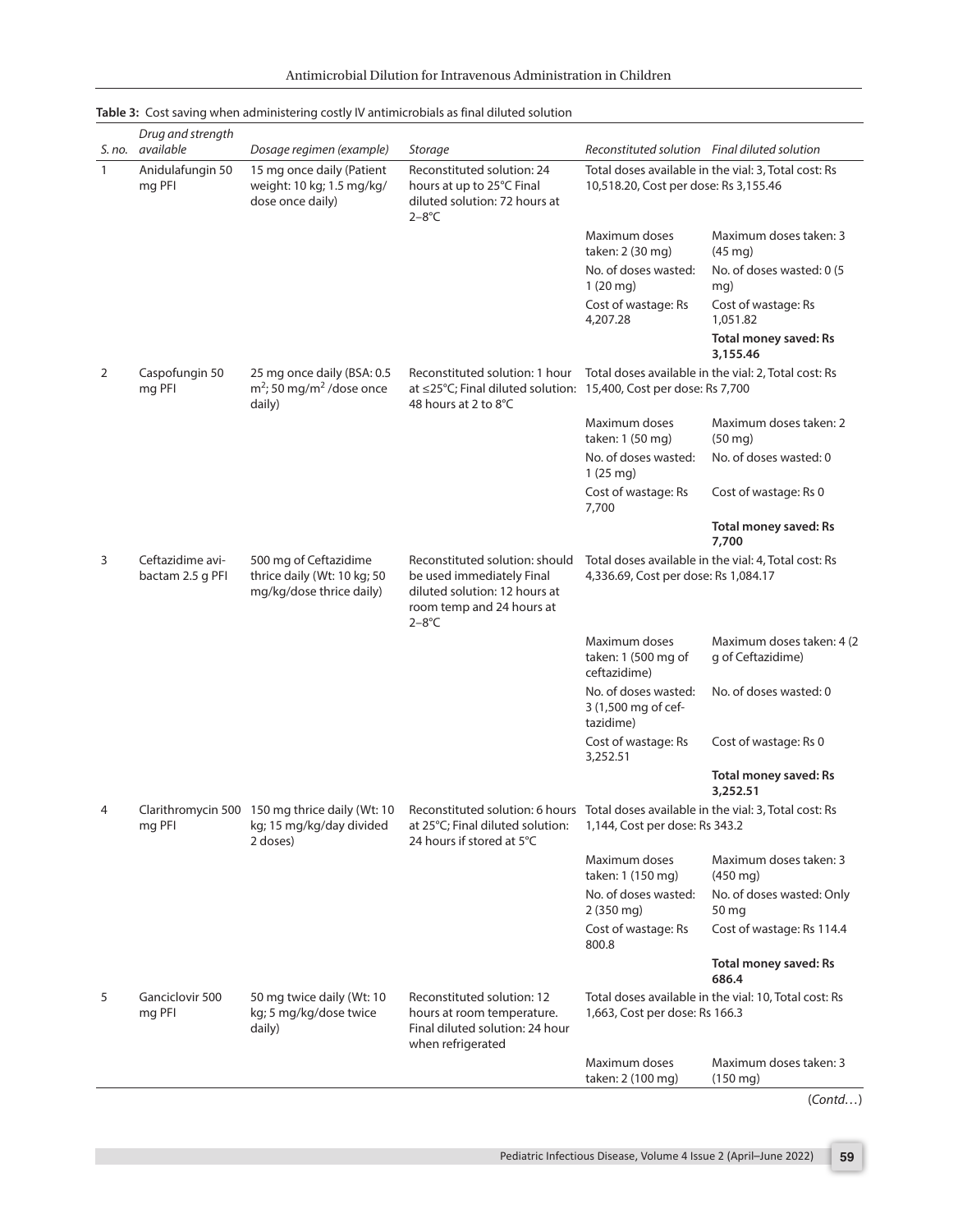<span id="page-13-4"></span>

| (Contd) |                                       |                                                               |                                                                                                                                                                                          |                                                                                        |                                                      |  |  |  |  |
|---------|---------------------------------------|---------------------------------------------------------------|------------------------------------------------------------------------------------------------------------------------------------------------------------------------------------------|----------------------------------------------------------------------------------------|------------------------------------------------------|--|--|--|--|
|         | Drug and strength<br>S. no. available | Dosage regimen (example)                                      | Storage                                                                                                                                                                                  | Reconstituted solution                                                                 | Final diluted solution                               |  |  |  |  |
|         |                                       |                                                               |                                                                                                                                                                                          | No. of doses wasted:<br>8 (400 mg)                                                     | No. of doses wasted: 7<br>$(350 \text{ mg})$         |  |  |  |  |
|         |                                       |                                                               |                                                                                                                                                                                          | Cost of wastage: Rs<br>1,330.4                                                         | Cost of wastage: Rs 1,164.1                          |  |  |  |  |
|         |                                       |                                                               |                                                                                                                                                                                          |                                                                                        | <b>Total money saved: Rs</b><br>166.3                |  |  |  |  |
| 6       | Minocycline 100<br>mg PFI             | 20 mg twice daily (Wt: 10<br>kg; 2 mg/kg/dose twice<br>daily) | No data regarding reconsti-<br>tuted solution; Final diluted<br>solution: 4 hours at room temp<br>and 24 hours at 2-8°C                                                                  | 2,698, Cost per dose: Rs 539.6                                                         | Total doses available in the vial: 5, Total cost: Rs |  |  |  |  |
|         |                                       |                                                               |                                                                                                                                                                                          | Maximum doses<br>taken: 1 (20 mg)                                                      | Maximum doses taken: 3<br>$(60 \text{ mg})$          |  |  |  |  |
|         |                                       |                                                               |                                                                                                                                                                                          | No. of doses wasted:<br>$4(80 \text{ mg})$                                             | No. of doses wasted: 2 (40)<br>mg)                   |  |  |  |  |
|         |                                       |                                                               |                                                                                                                                                                                          | Cost of wastage: Rs<br>2,158.4                                                         | Cost of wastage: Rs 1,079.2                          |  |  |  |  |
|         |                                       |                                                               |                                                                                                                                                                                          |                                                                                        | Total money saved: Rs<br>1,079.2                     |  |  |  |  |
| 7       | Tigecycline 50<br>mg PFI              | 10 mg twice daily (Wt: 10<br>kg; 1 mg/kg/dose twice<br>daily) | Reconstituted solution: 24<br>hours at room temperature<br>(up to 6 hours in the vial and<br>the remaining time in the<br>intravenous bag); Final diluted<br>solution: 48 hours at 2-8°C | Total doses available in the vial: 5, Total cost: Rs<br>4,292, Cost per dose: Rs 858.4 |                                                      |  |  |  |  |
|         |                                       |                                                               |                                                                                                                                                                                          | Maximum doses<br>taken: 3 (30 mg)                                                      | Maximum doses taken: 5<br>$(50 \text{ mg})$          |  |  |  |  |
|         |                                       |                                                               |                                                                                                                                                                                          | No. of doses wasted:<br>$2(20 \text{ mg})$                                             | No. of doses wasted: 0                               |  |  |  |  |
|         |                                       |                                                               |                                                                                                                                                                                          | Cost of wastage: Rs<br>1,716.8                                                         | Cost of wastage: 0                                   |  |  |  |  |
|         |                                       |                                                               |                                                                                                                                                                                          |                                                                                        | <b>Total money saved: Rs</b><br>1,716.8              |  |  |  |  |

Sterile water for injection (SWFI), normal saline (NS), 5% dextrose in water (D5W), and dextrose normal saline (D5NS) are the common diluents used for initial reconstitution, whereas NS, D5W, and D5NS are used for the final dilution. Amphotericin B liposomal and cotrimoxazole should only be diluted with D5W; while caspofungin and ertapenem are incompatible with dextrose-containing solutions.

Intravenous and IM routes are used for bolus administration of antimicrobials. Antibiotics that may be administered IM include amikacin, ampicillin, cefazolin, cefotaxime, ceftazidime, ceftriaxone, cefuroxime, clindamycin, colistin, ertapenem, gentamicin, imipenem cilastatin, and polymyxin B. Drugs which are recommended for IV push are amoxicillin and clavulanic acid, ampicillin, cefazolin, cefotaxime, ceftazidime, ceftriaxone, cefuroxime, colistin, gentamicin, teicoplanin, and meropenem.

Since pediatric dosage formulations are generally not available, the use of adult formulations leads to drug wastage, and in turn, higher costs of therapy; the most wasted group of medication being antibiotic[.16](#page-14-8) Anidulafungin, caspofungin, and ceftazidime avibactam are expensive and their stability is longer as a final diluted solution than as the reconstituted solution. The benefit with regard to saving of drug and the cost was highlighted in our assessment.

## **CONCLUSION**

An institutional antimicrobial dilution protocol for children is formulated to ensure the appropriate administration of IV medications for inpatient, emergency, and PICU settings. The factors considered include the appropriate diluent requirements and monitoring parameters after reviewing manufacturer labeling, primary literature, and drug information databases.

#### **REFERENCES**

- <span id="page-13-0"></span>[1.](#page-0-1) Spencer S, Ipema H, Hartke P, et al. Intravenous push administration of antibiotics: literature and considerations. Hospital Pharm 2018;53(3):157–169. DOI: [10.1177/0018578718760257](https://doi.org/10.1177/0018578718760257)
- <span id="page-13-1"></span>[2.](#page-0-2) Crane E, Lehr TV, Mathew M, et al. Developmental pharmacology and therapeutics. In: Buonocore G, Bracci R, Weindling M, ed. Neonatology. Milano: Springer; 2012. DOI: [10.1007/978-88-470-1405-](https://doi.org/10.1007/978-88-470-1405-3_52) [3\\_52](https://doi.org/10.1007/978-88-470-1405-3_52)
- <span id="page-13-5"></span><span id="page-13-2"></span>[3.](#page-0-3) Dyah kanya wati. Measuring and Managing Fluid Overload In Pediatric Intensive care unit: Current topics in intensive care medicine. 2018. 3–12. https://www.intechopen.com/books/current-topics-inintensive-care-medicine/measuring-and-managing-fluid-overloadin-pediatric-intensive-care-unit.
- <span id="page-13-3"></span>[4.](#page-0-4) Administration of Antibiotic Injections. Compiled by Pharmacy Department Version 3 (July 2017). The Royal Liverpool and Broadgreen University Hospitals. NHS. [https://secure.rlbuht.nhs.uk/](https://secure.rlbuht.nhs.uk/sites/Antibiotic/Documents/Antibiotic%20IV%20administration%20chart%202017%20a3%201%20sheet.pdf)